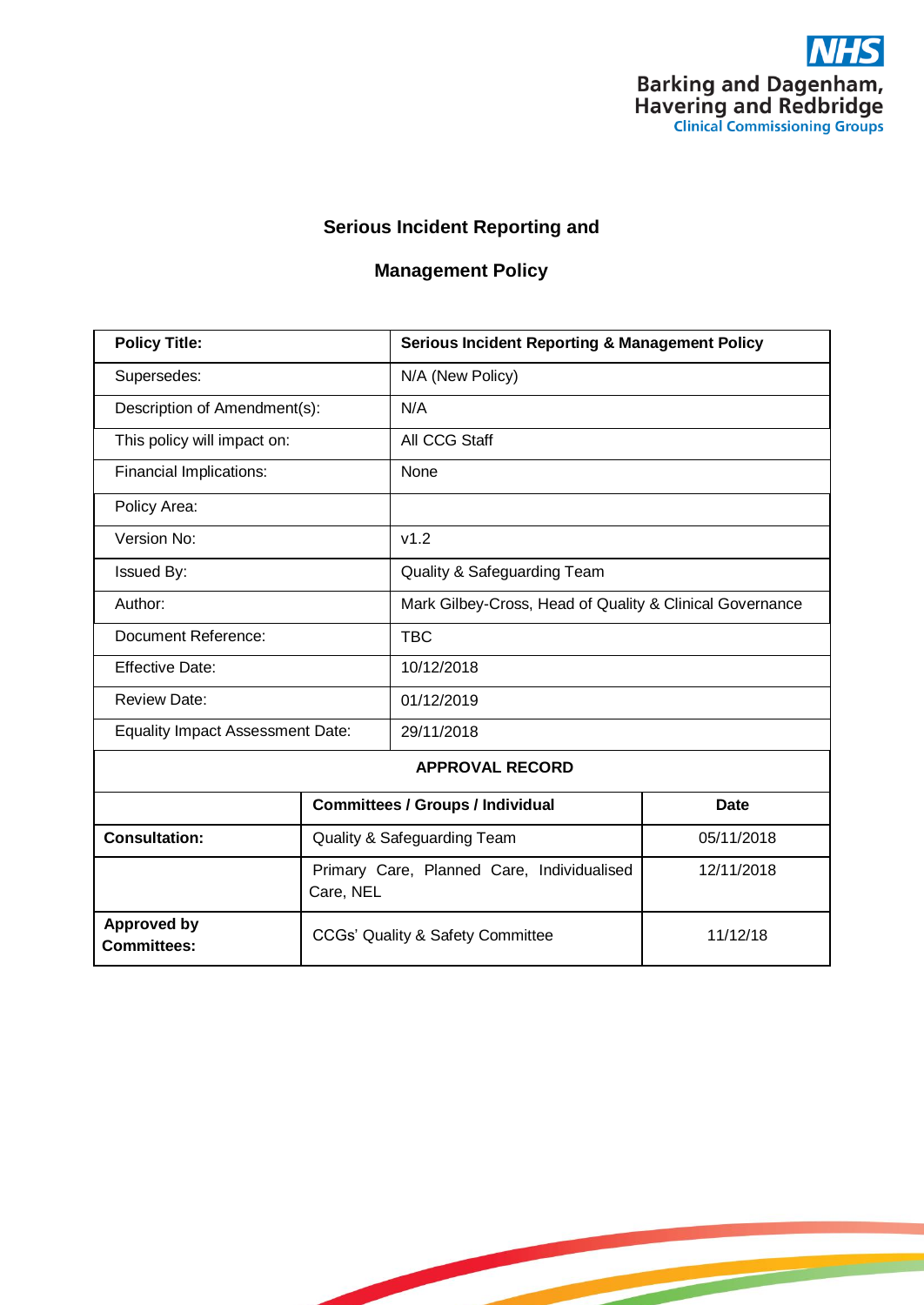| Contents       |                                                                                                                 |    |
|----------------|-----------------------------------------------------------------------------------------------------------------|----|
| 1              | Introduction                                                                                                    | 4  |
| $\overline{2}$ | Scope                                                                                                           | 4  |
| 3              | <b>Definitions and Terms</b>                                                                                    | 5  |
| 4              | Working with Other Organisations/Sectors                                                                        | 6  |
| 5              | Serious Case Reviews (SCR) and Safeguarding Adult<br><b>Reviews (SAR)</b>                                       | 7  |
| 6              | Domestic Homicide Reviews (DHR)                                                                                 | 7  |
| $\overline{7}$ | Serious Incidents in National Screening Programmes                                                              | 7  |
| 8              | Additional<br>Guidance<br>for<br>Personal<br>Related<br>Data<br><b>Information Governance Serious Incidents</b> | 8  |
| 9              | Additional Guidance for Serious Incidents Involving<br>Controlled Drugs (CD)                                    | 9  |
| 10             | Accountabilities                                                                                                | 9  |
| 11             | Reporting and Management of Serious Incidents                                                                   | 9  |
| 12             | <b>Guidance for Commissioned Services/Providers</b>                                                             | 10 |
| 13             | <b>Independent Contractors</b>                                                                                  | 11 |
| 14             | <b>NHS Providers</b>                                                                                            | 12 |
| 15             | <b>Independent Healthcare Sector Providers</b>                                                                  | 12 |
| 16             | <b>CCG Serious Incidents</b>                                                                                    | 12 |
| 17             | <b>Staff Involved in Serious Incidents</b>                                                                      | 12 |
| 18             | Information for Education and Training Organisations                                                            | 12 |
| 19             | CCG Management and Closure of Serious Incidents                                                                 | 13 |
| 20             | Information Governance (IG) Serious Incidents                                                                   | 13 |
| 21             | Serious Incident Investigation Process                                                                          | 14 |
| 22             | Level of Investigation                                                                                          | 14 |
| 23             | <b>Initial Reporting</b>                                                                                        | 15 |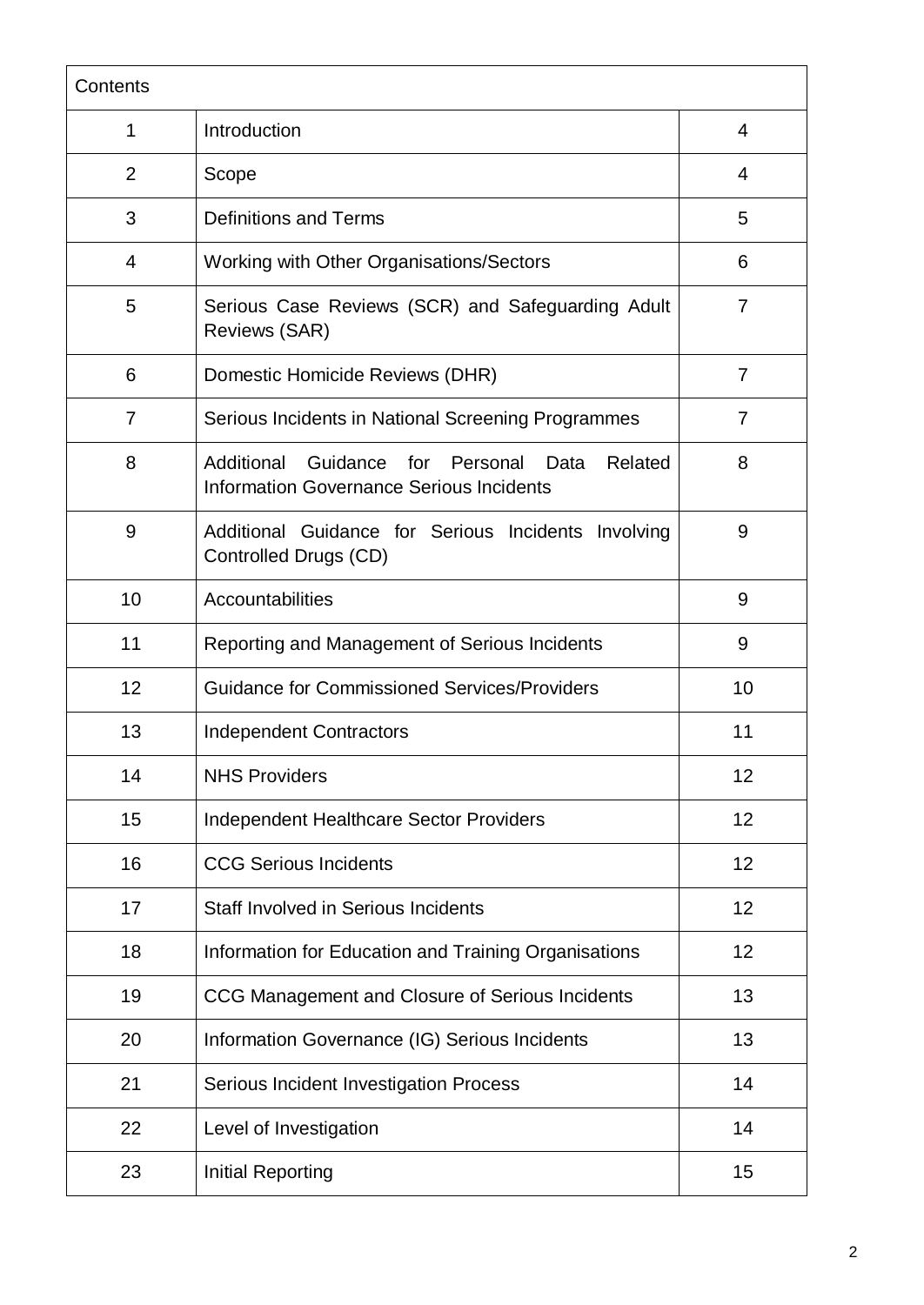| 24 | <b>Action Plans</b>                                                                                           | 15 |
|----|---------------------------------------------------------------------------------------------------------------|----|
| 25 | Duty of Candour                                                                                               | 15 |
| 26 | 'Stop the Clock'                                                                                              | 16 |
| 27 | Process for Restarting the Clock                                                                              | 17 |
| 28 | <b>Fair Responsibility</b>                                                                                    | 17 |
| 29 | Appendix 1: Process for Notification of SCR's, SAR's and<br>DHR's                                             | 18 |
| 30 | Appendix 2: Process for Reporting and Managing<br><b>Screening Incidents</b>                                  | 19 |
| 31 | Appendix 3: Process for Reporting and Management of<br>Serious Incidents from GP Surgeries and GP Federations | 20 |
| 32 | Appendix 4: Serious Incident Reporting Document                                                               | 21 |
| 33 | <b>Quality Impact Assessment</b>                                                                              | 24 |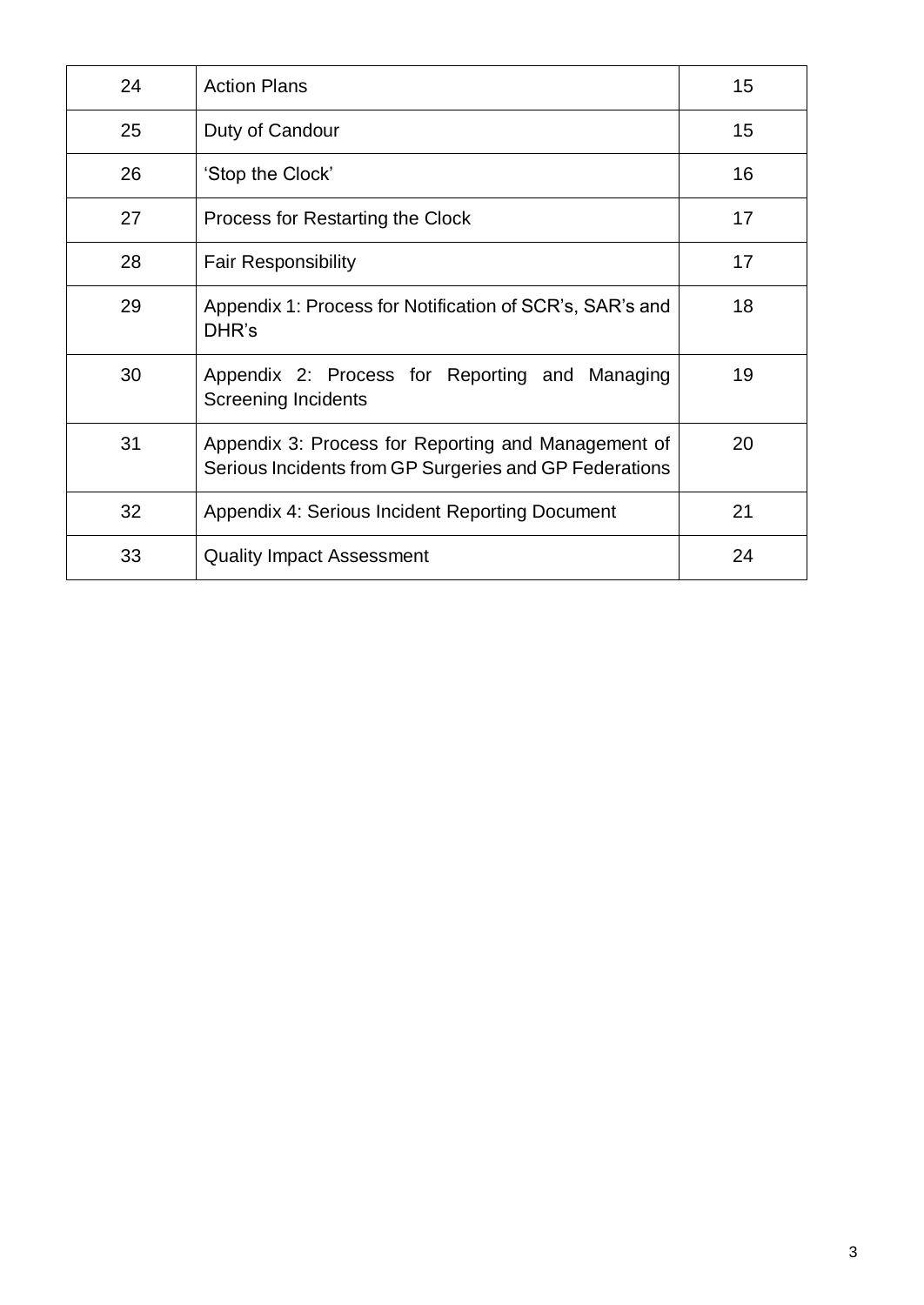### **1. Introduction**

- 1.1. The CCGs as Commissioners, seek to assure that all services which may be commissioned meet nationally identified standards and this is managed through the local contracting process. Compliance with Serious Incident (SI) and Never Event (NE) reporting are standard clauses in all contracts and Service Level Agreements (SLA), as part of a quality schedule.
- 1.2. The role of the CCGs as Commissioners is to gain assurance that incidents are properly investigated, that action is taken to improve clinical quality, and that lessons are learnt in order to minimise the risk of similar incidents occurring in the future. It is intended that intelligence gained from SIs will be used to influence quality and patient safety standards for care pathway development, service specifications and contract monitoring.
- 1.3. This policy is intended to reflect the responsibilities and actions required for dealing with SIs and NEs and the tools available.
- 1.4. It outlines the process and procedures to ensure that SIs and NEs are identified, investigated and learned from as set out in the [Serious Incident Framework](https://www.england.nhs.uk/wp-content/uploads/2015/04/serious-incidnt-framwrk-upd.pdf)  [2015/16](https://www.england.nhs.uk/wp-content/uploads/2015/04/serious-incidnt-framwrk-upd.pdf) and [Never Event Framework 2015/16.](https://www.england.nhs.uk/wp-content/uploads/2015/04/never-evnts-pol-framwrk-apr.pdf) These revised Frameworks replace the Serious Incident Framework and Never Event Framework published in 2013. Additionally the [Never Events List](https://improvement.nhs.uk/documents/2266/Never_Events_list_2018_FINAL_v5.pdf) was updated in 2018 to include two new Never Event types.

### **2. Scope**

- 2.1. The purpose of this policy is to define a SI or NE and to describe the role of the CCGs when a SI or NE occurs.
- 2.2. This policy aims to ensure that the CCGs comply with current legislation as well as current national guidance, NHS England guidance and requirements with regard to accident/incident reporting generally, but in particular reporting, notifying, managing and investigating SIs and NEs.
- 2.3. This policy applies to all employees of the CCGs and is recommended to independent contractors e.g. GPs, GP Federations, Independent Healthcare Sector Providers, Dental Practitioners, Optometrists and Pharmacists.
- 2.4. All NHS providers including Independent Healthcare Sector Providers, where NHS services are commissioned, need to comply with the CCGs' reporting requirements within this policy, which reflects the Serious Incident Framework 2015/16 & Never Events Framework 2015/16 and the Never Events List 2018.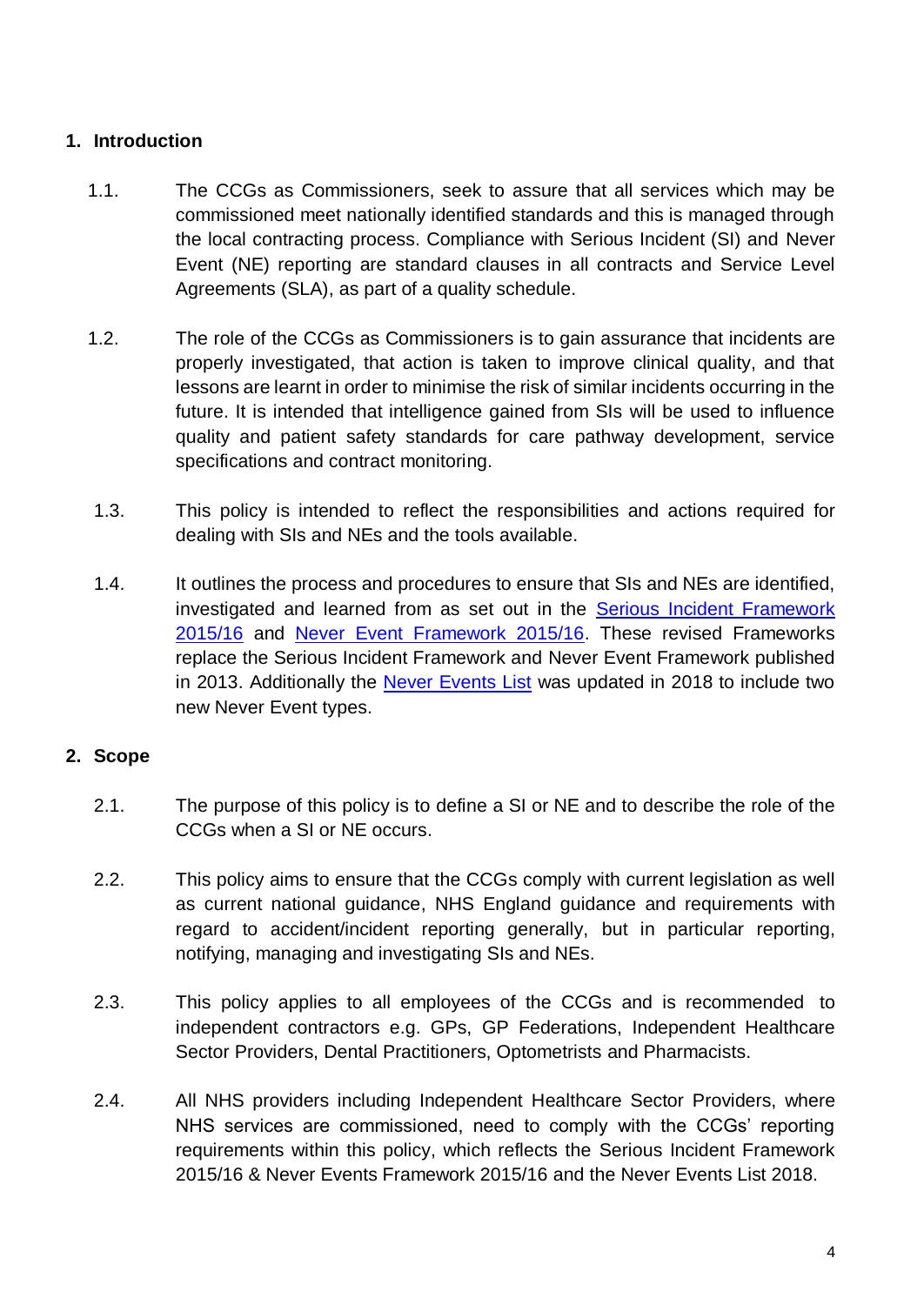- 2.5. It is the duty of each NHS body to establish and keep in place arrangements for the purpose of monitoring and improving the quality of healthcare provided by and for that body. The CCGs as commissioners of services are committed to this policy and the implementation of a consistent approach to ensure robust arrangements for the management of SIs and NEs.
- 2.6. Commissioners must also assure themselves that care providers know about and adhere to relevant CQC Standards. Contract monitoring must have a clear focus on safeguarding and robustly follow up any shortfalls in standards or other concerns about patient safety.
- 2.7. Commissioners will also want to be assured that when abuse or neglect occurs, responses are in line with local multi-agency safeguarding procedures, national frameworks for Clinical Governance and investigating patient safety incidents.
- 2.8. Therefore these services must produce clear guidance to managers and staff that sets out the processes for initiating action and who is responsible for any decision making.

### **3. Definitions and Terms**

- 3.1. Definition of a SI & NE
- 3.2. A SI is a single distinct event or circumstance that occurs within the organisation which leads to an outcome that was unintended, unplanned or unexpected.
- 3.3. NHS England has produced an information resource to support the reporting and management of serious incidents which can be found in the SI Framework.
- 3.4. Whilst the definition of a SI is quite broad, the following criteria outline the type of incidents which should be included:
- 3.5. Unexpected or avoidable death of one or more people. This includes:
	- Suicide/self-inflicted death
	- Homicide by a person in receipt of mental health care within the recent past
	- Unexpected or avoidable injury to one or more people that has resulted in serious harm.
- 3.6. Unexpected or avoidable injury to one or more people that requires further treatment by a healthcare professional in order to prevent:
	- The death of the service user
	- Serious harm
	- Actual or alleged abuse; sexual abuse, physical or psychological ill- treatment or acts of omissions which constitute neglect, exploitation, financial or material abuse, discriminative and organisational abuse, self-neglect, domestic abuse, human trafficking and modern day slavery.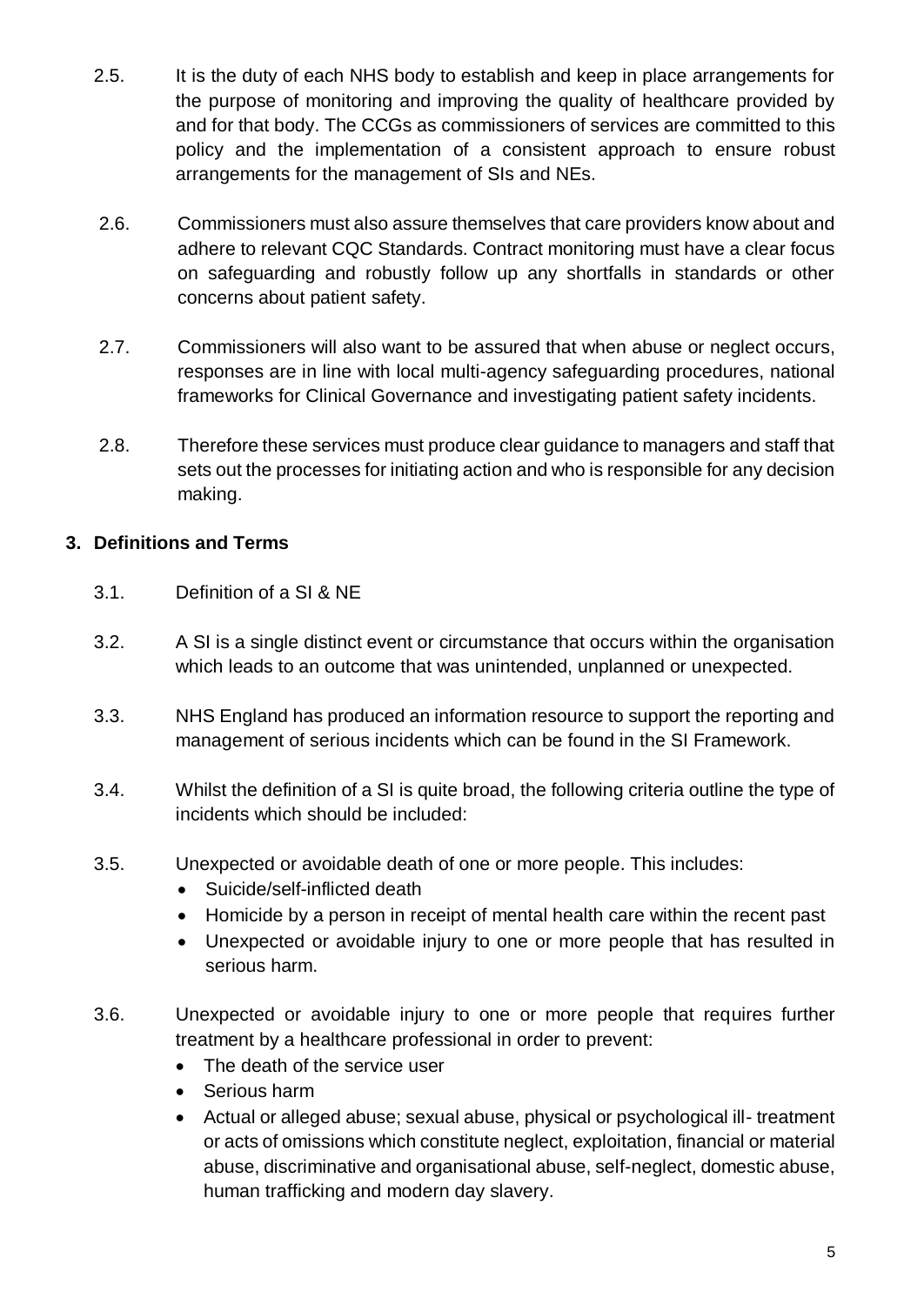- 3.7. Never Events are defined as serious incidents although not all Never Events necessarily result in serious harm or death, due consideration must also be given to about the potential to cause serious harm.
- 3.8. An incident (or SIs) that prevents, or threatens to prevent, an organisation's ability to continue to deliver an acceptable quality of healthcare services, including (but not limited to) the following:
	- Failures in the security, integrity, accuracy or availability of information often described as data loss and/or information governance related issues
	- Property damage
	- Security breach/concern
	- Incidents in population-wide healthcare activities such as screening or immunisation programmes where the potential for harm may extend to a large population;
	- Inappropriate enforcement/care under the [Mental Health Act \(1983\)](https://www.legislation.gov.uk/ukpga/1983/20/contents) and the [Mental Capacity Act \(2005\)](https://www.legislation.gov.uk/ukpga/2005/9/contents) including [Mental Capacity Act, Deprivation](https://www.scie.org.uk/mca/dols/at-a-glance)  of Liberty [Safeguards \(MCA DOLS\)](https://www.scie.org.uk/mca/dols/at-a-glance) (2009);
	- Systematic failure to provide an acceptable standard of safe care (this may include incidents, or series of incidents, which necessitate ward/unit/surgery closure or suspension of services); or
	- Activation of Major Incident Plan (by provider, commissioner or relevant agency)

### **4. Working with other Organisations/Sectors**

- 4.1. Major loss of confidence in the service, including prolonged adverse media coverage or public concern about the quality of healthcare or an organisation.
- 4.2. Deaths in Custody where health provision is delivered by the NHS
	- People in custody, including those detained under the Mental Health Act (1983) or those detained under the police and justice system, are owed a duty of care by relevant authorities. The obligation on the authorities to account for the treatment of an individual in custody is particularly stringent when that individual dies.
	- In prison or police custody, any death will be referred to the Prison and Probation Ombudsman (PPO) or the Independent Police Complaints Commission (IPCC) who are responsible for carrying out the relevant investigations. Healthcare providers must fully support these investigations where required to do so.
	- In NHS Mental Health services, providers must ensure that any death of a patient detained under the Mental Health Act (1983) is reported to CQC without delay. However, providers are responsible for ensuring that there is an appropriate investigation into the death of a patient detained under the Mental Health Act (1983) or where the Mental Capacity Act (2005) applies. In circumstances where the cause of the death is unknown and/or where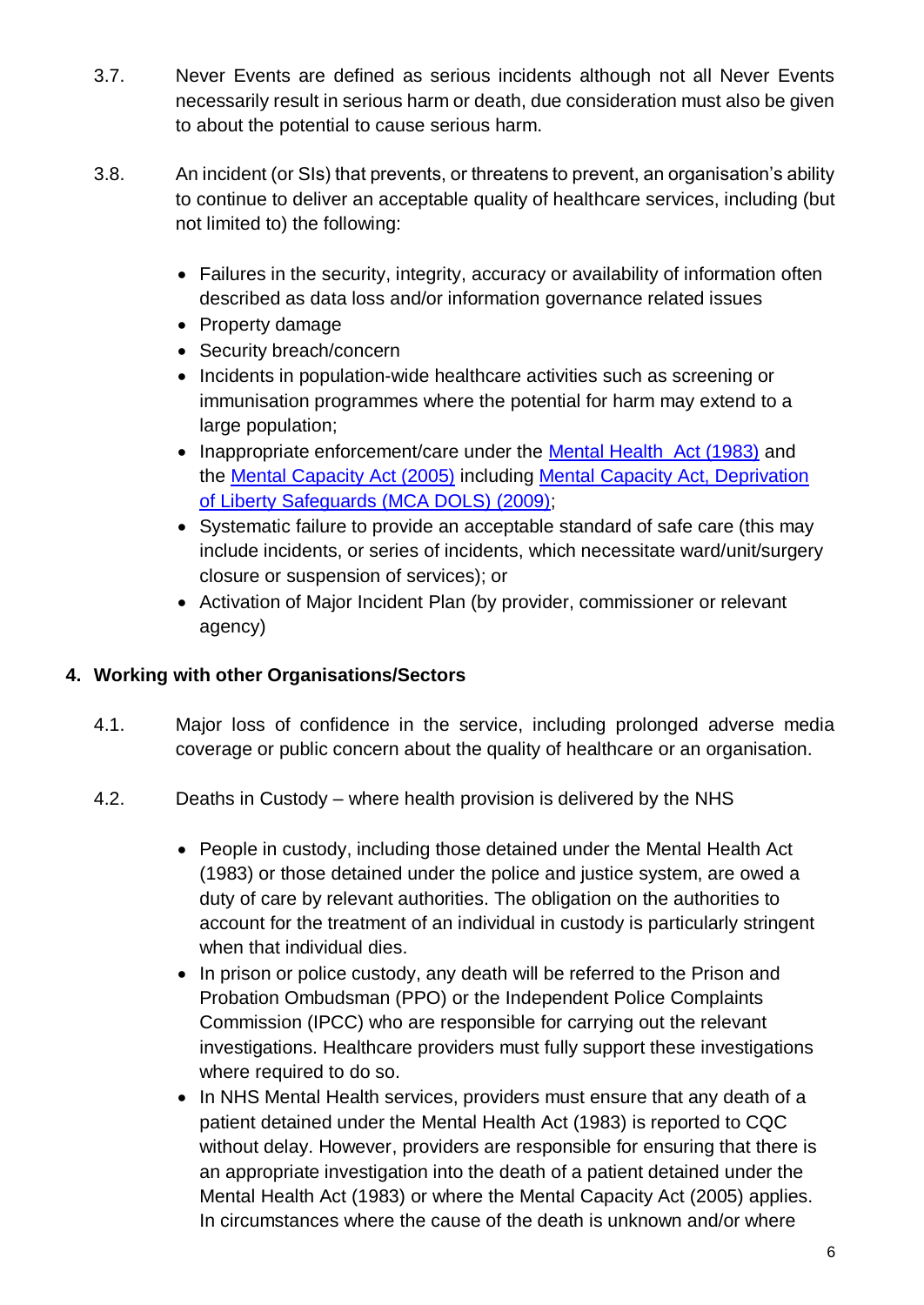there is reason to believe the death may have been avoidable or unexpected then the death must be reported to the provider's commissioner(s) as a SI and investigated appropriately.

### **5. Serious Case Reviews (SCR) and Safeguarding Adult Reviews (SAR)**

- The Local Authority via the Local Safeguarding Children Board (LSCB) or Local Safeguarding Adult Board (SAB) has a statutory duty to investigate certain types of safeguarding incidents/concerns.
- Healthcare providers must contribute towards safeguarding reviews as required to do so by the Local Safeguarding Board, where it is indicated that a serious incident within healthcare has occurred.
- The interface between the serious incident process and local safeguarding policies must therefore be articulated in the local multi-agency safeguarding policy and protocol.

### **6. Domestic Homicide Reviews (DHR)**

- 6.1. Where a Domestic Homicide is identified by the police, the Community Safety Partnership (CSP) will consider whether the case meets criteria for Domestic Homicide Review (DHR)
- 6.2. Homicide by patients in receipt of mental health care.
- 6.3. Where patients in receipt of mental health services commit a homicide, NHS England will consider and, if appropriate, commission and investigation. This process is overseen by NHS England's Regional investigation teams.
- 6.4. CCG Designated Professionals for Children and Adults are required to notify NHSE whenever a SCR, SAR or DHR is commissioned with their CCG attributable area.
- 6.5. Appendix 1 outlines the process of notification of SCRs, SARs and DHRs to NHSE via the Strategic Executive Information System (StEIS) system.
- 6.6. Appendix 4 contains the SI Reporting Document as mentioned within the process flowchart.

### **7. Serious Incidents in National Screening Programmes**

- 7.1. There are a number of immunisation or screening programmes which require a broader approach to handling incidents.
- 7.2. The Screening Quality Assurance Service is responsible for surveillance and trend analysis of all screening incidents. It will ensure that the lessons learned from incidents are collated and disseminated nationally.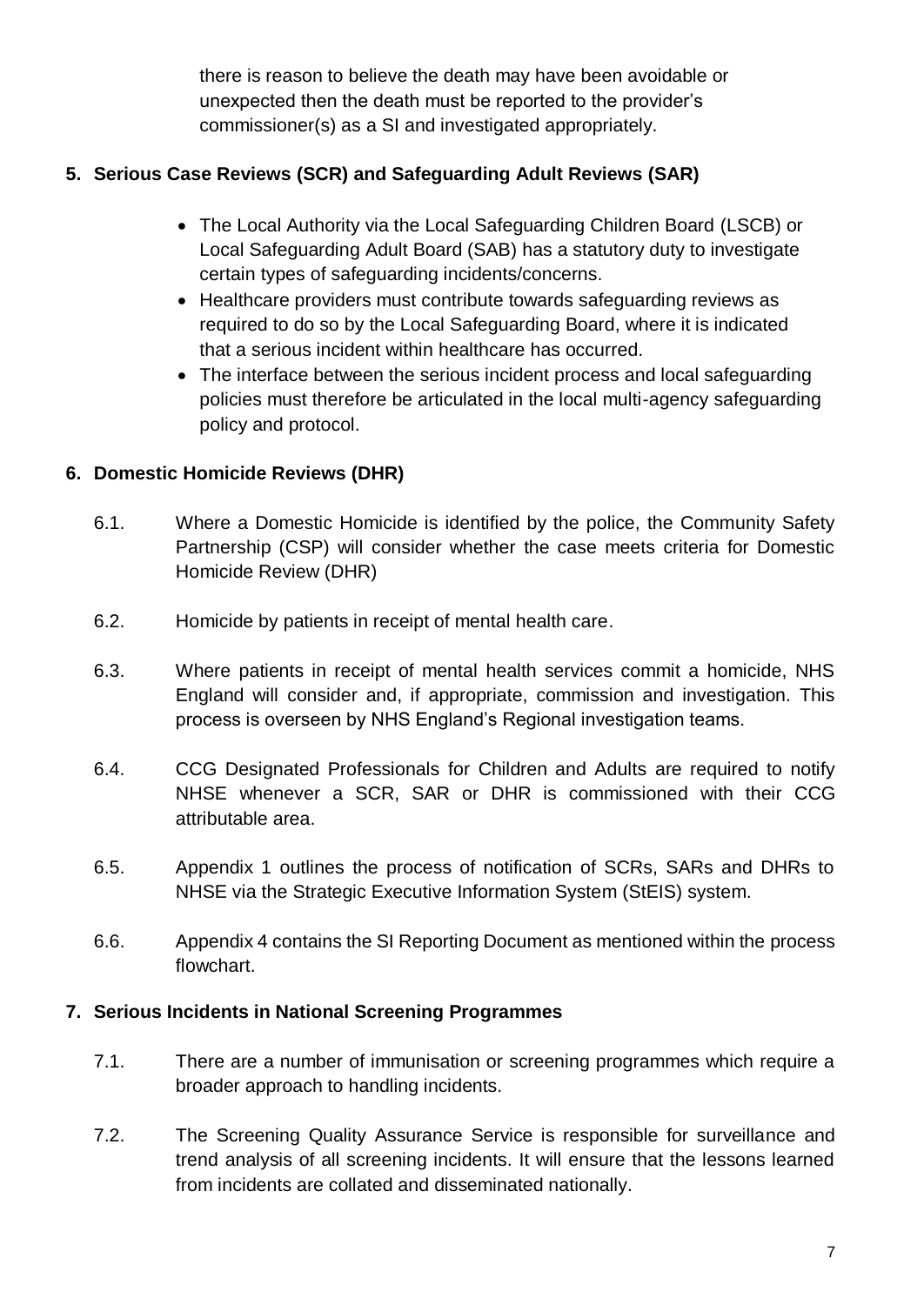- 7.3. SIs are often very complex, multi-faceted incidents that require robust coordination and oversight by Screening and Immunisation Teams working within Sub-regions and specialist input from Public Health England's Screening Quality Assurance Service.
- 7.4. Further details on the management of incidents within the screening programme are available in "Managing Safety Incidents in NHS Screening Programme"
- 7.5. SIs linked to national screening programmes (e.g. ante natal and child health screening, retinal screening etc.) the Regional Screening Lead will provide advice to local organisations and will inform the national coordinating bodies as appropriate.

### [Managing Safety Incidents in NHS Screening Programmes](https://assets.publishing.service.gov.uk/government/uploads/system/uploads/attachment_data/file/672737/Managing_safety_incidents_in_National_screening_programmes.pdf)

7.6. Flow chart for managing screening incidents can be found in Appendix 2

### **8. Additional guidance for personal data related (Information Governance) SIs**

- 8.1. The [General Data Protection Regulation \(GDPR\)/UK Data Protection Bill](http://www.legislation.gov.uk/ukpga/2018/12/pdfs/ukpga_20180012_en.pdf) imposes legal obligations on controllers to comply with the requirement to report specific breaches to the Information Commissioner's Office (ICO) without undue delay and no later than 72 hours of becoming aware of such a breach, where the breach is likely to result in a risk to the rights and freedoms of individuals.
- 8.2. GDPR/UK Data Protection Bill requires that a controller informs individuals affected by a breach of their personal data of the breach without undue delay, where the breach is likely to result in a risk to the rights and freedoms of individuals.
- 8.3. Any incident involving the actual or potential loss of personal information that involves a high risk to the rights and freedoms of individuals should be considered as potentially serious and advice should be sought from the Information Governance (GI) service.
- 8.4. Where an IG incident impacts upon a patient's rights and freedoms it must be reported to the Quality Team so they can report it through the StEIS system as soon as possible (and no later than 24 hrs. after the incident during the working week). These must be categorised in StEIS using the "Confidential Information Leak/IG Breach" category. NHS England is responsible for notifying the Department of Health of any category 3-5 incident and will do this as soon as possible after they have been made aware of such an incident (either through STEIS or other means)
- 8.5. Individual organisations are responsible for following the Health and Social Care [Information Centre's \(NHS Digital\) Checklist Guidance for Reporting,](https://www.dsptoolkit.nhs.uk/?AspxAutoDetectCookieSupport=1) Managing and Investigating Information Governance and Cyber Security Serious Incidents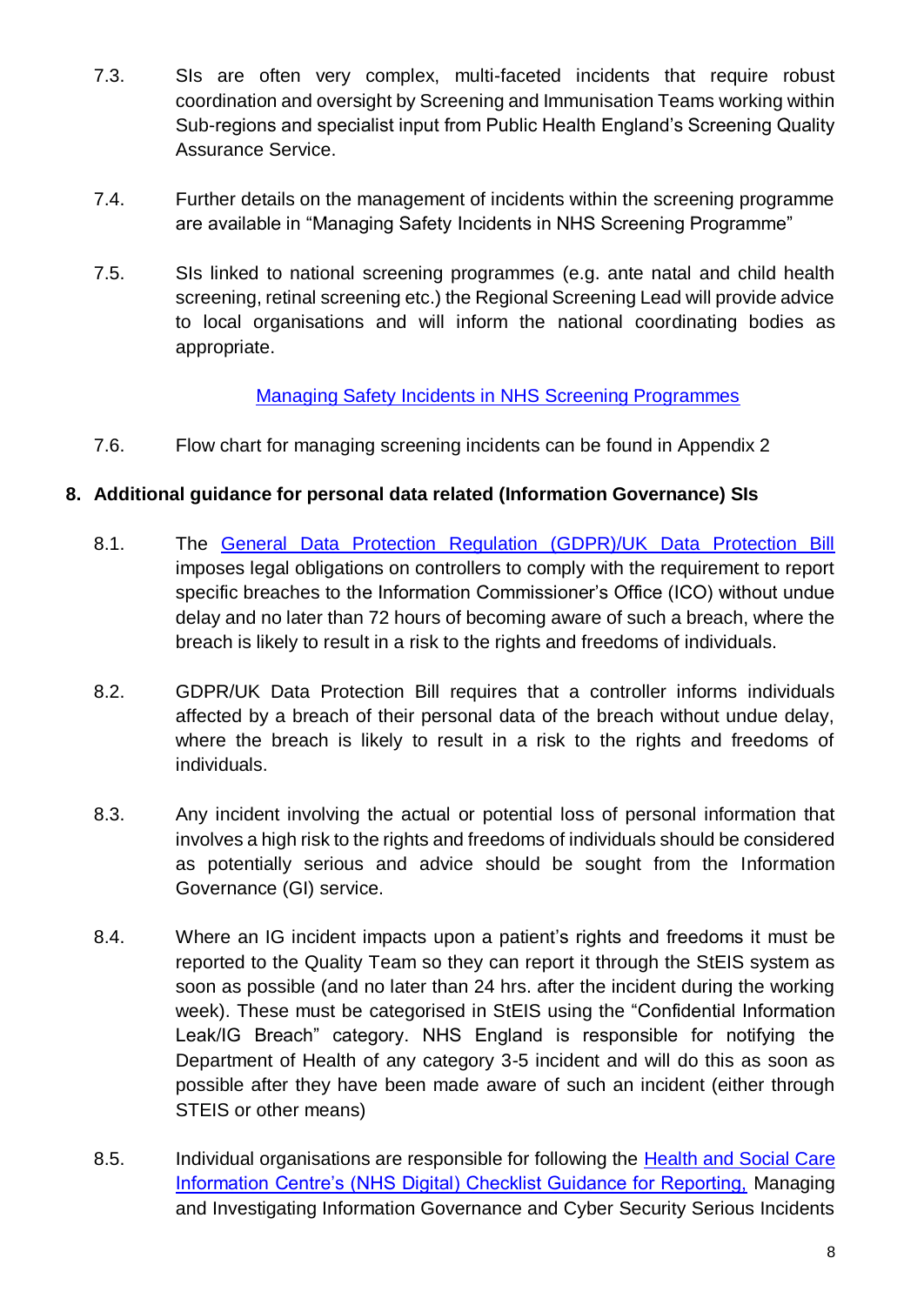Requiring Investigation. Incidents which score Level 2 or above must be reported centrally via the Information Governance Toolkit. If a CCG is unsure of the level of the incident, further guidance can be sought from the CCGs' Information Governance Team.

- 8.6. Consideration should always be given to informing patients/service users when person identifiable information about them has been lost or inappropriately placed in the public domain.
- 8.7. Loss of encrypted media should not be reported as a SI unless the data controller has reason to believe that the encryption did not meet the Department of Health Standards that the protections had been broken, or were improperly applied.

### **9. Additional Guidance for SIs involving controlled drugs.**

9.1. SIs that involves controlled drugs should be reported to the CCG's Medicines Management Team and must also be notified to the NHSE Controlled Drugs Accountable Officer: [england.londoncdaccountableoffice@nhs.net](mailto:england.londoncdaccountableoffice@nhs.net)

### **10. Accountabilities**

- 10.1. Provider Serious Incidents
- 10.2. For main providers (who are themselves responsible for logging, investigating and learning from their SIs), the CCGs are accountable for ensuring information is used from SIs for continuous improvement across the wider health economy. There should also be clear lines of communication and nominated individuals for the quality management of the SI process.
- 10.3. Arrangements should also be explicit for co-commissioning and, where necessary, a Memorandum of Understanding developed or built in to joint policies to ensure clarity of management.

### **11. Reporting and Management of Serious Incidents**

- 11.1. For GP Surgeries and GP Federations the CCGs are accountable for ensuring that appropriate reporting arrangements are in place for Primary Care related SIs.
- 11.2. The process for effective SI reporting for GP Surgeries and GP Federations is outlined in Appendix 3
- 11.3. Appendix 4 contains the SI Reporting Document as mentioned within the process flowchart.
- 11.4. The Independent Healthcare Sector (IHS) should be subject to contractual obligations for the reporting of SIs. The CCG should ensure that appropriate reporting arrangements are in place with the IHS in relation to SIs.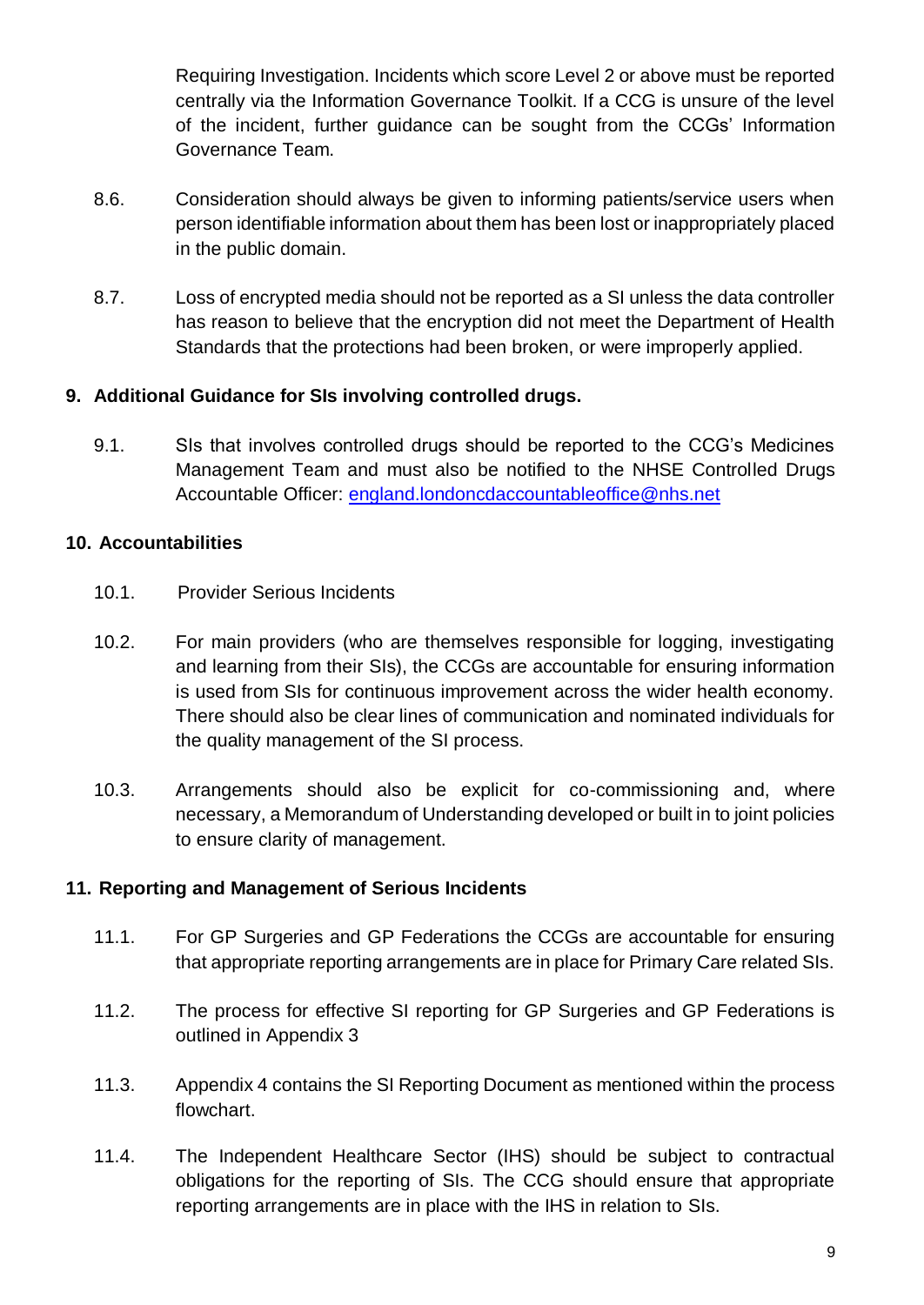11.5. The CCG should ensure that IHS SIs are reported via StEIS and investigated appropriately.

#### **12. Guidance for Commissioned Services/Providers**

- 12.1. Each NHS Trust/organisation must nominate a single point of contact or lead officer for managing all SIs.
- 12.2. Organisations should ensure that mechanisms are in place to report all incidents meeting the criteria.
- 12.3. The SI lead officer must report a SI through StEIS within 2 working days of Identification of the SI, completing all relevant sections. At this stage it is important that any immediate learning is included in this report.
- 12.4. If appropriate, the SI lead officer must liaise with the organisations communications team who will liaise directly with NHS England Communications team.
- 12.5. When requested the organisation must then provide a 72 hour report, which should be sent to NEL NELCSU.Incidents@nhs.net as the responsible delegate for CCGs. The report should include more information regarding the event, immediate learning and how the Root Cause Analysis (RCA) will be conducted including Terms of Reference.
- 12.6. Organisations need to be open and transparent with regards to investigation processes, unless there are specific exceptions. Arrangements may need to be put in place to support patients and family members through the investigation process and sharing of the outcomes of investigations. The appointment of a Family Liaison Officer may be appropriate.
- 12.7. If an incident spans organisational boundaries, **it is the responsibility of the organisation where the incident took place** to formally report it through StEIS. All other additional organisations involved must contribute and fully cooperate with the process in line with the agreed timescales. Where there is doubt about who should report the incident then clarity must be sought through NELs Clinical Quality Team.
- 12.8. If an incident involves more than one NHS organisation a decision will be made (mutually agreed) as to which is the lead investigating organisation. Where an incident involves the independent sector or contracted services, it is the role of the commissioning CCG to lead. The (Responsible, Accountable, Supporting, Consulted, Informed) model (RASCI) model should be completed in order to assign accountability.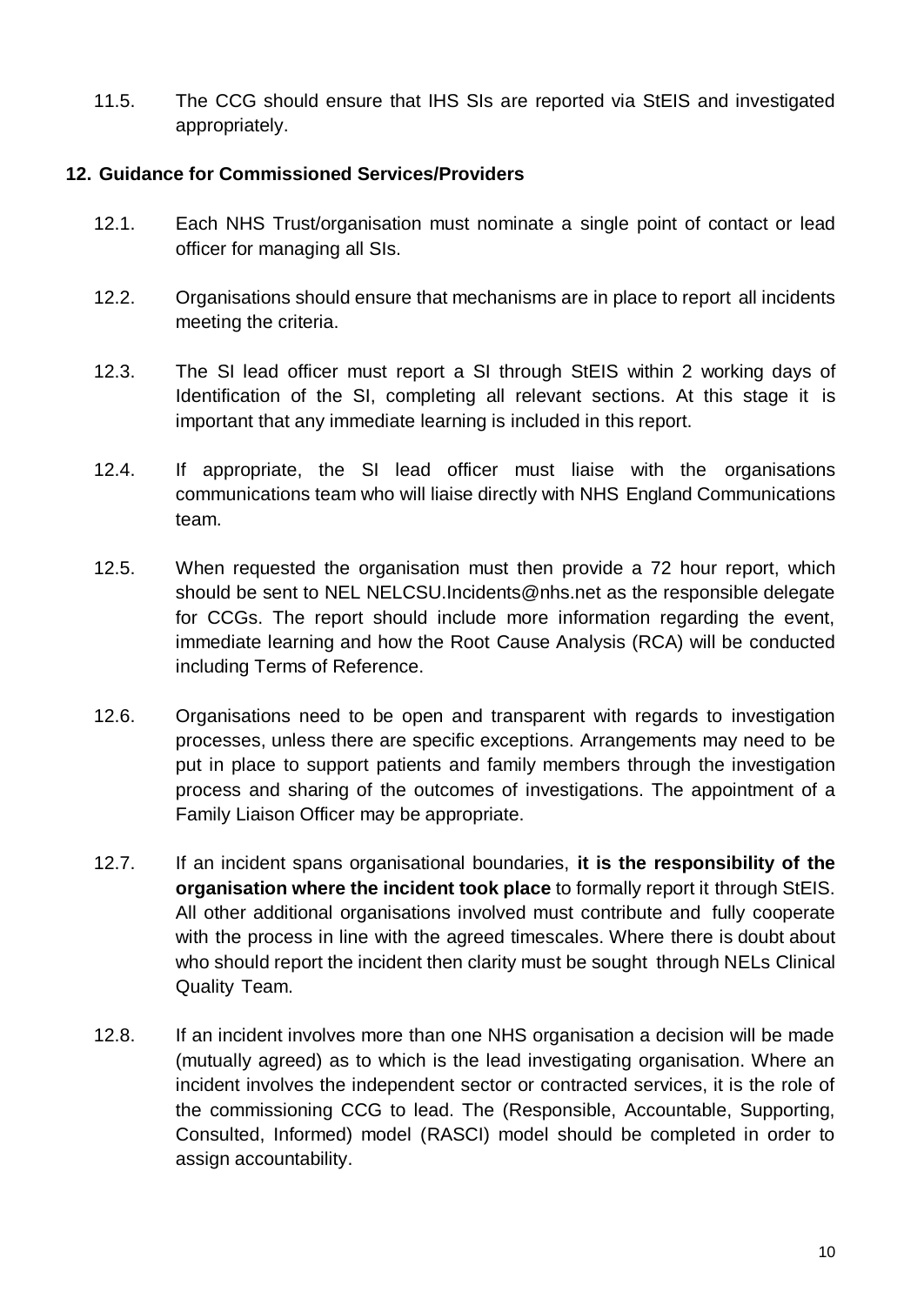- 12.9. This guidance must not interfere with existing lines of accountability and does not replace the duty to inform the police and/or other organisations or agencies where appropriate. Further guidance can be obtained from the Department of Health publication *[Memorandum of Understanding: Investigating Patient](http://webarchive.nationalarchives.gov.uk/20130105133950/http:/www.dh.gov.uk/prod_consum_dh/groups/dh_digitalassets/@dh/@en/documents/digitalasset/dh_4129919.pdf) Safety [Incidents](http://webarchive.nationalarchives.gov.uk/20130105133950/http:/www.dh.gov.uk/prod_consum_dh/groups/dh_digitalassets/@dh/@en/documents/digitalasset/dh_4129919.pdf)* June 2004 and accompanying NHS guidance of December 2006. The need to involve outside agencies should not impede the retrieval of immediate learning.
- 12.10. Incidents which have impacted, or have had potential to impact on children and/ or adults at risk must be investigated in conjunction with the identified designated professional and in accordance with related guidance.
- 12.11. Where an incident is subject to the involvement of a Coroner, an independent inquiry, serious case review or any safeguarding issues, this should be highlighted clearly within the StEIS report as this may affect closure date.
- 12.12. Organisations should undertake investigation procedures/root cause analysis (RCA) as per organisation policy and submit to the responsible body within the agreed timescales. To ensure confidentiality all reports submitted to the CCG or NELs Clinical Quality Team should be anonymous and sent via the agreed STEIS NHS-net account. NEL will conduct a quality assurance check on all RCAs on behalf of the CCG in order to ensure the 20 day deadline is met.

### **13. Independent Contractors**

- 13.1. Once a SI is identified in a CCG commissioned service, the NHS Serious Incidents Framework should be followed, or where applicable NHS England should be notified.
- 13.2. Where a SI raises professional concerns about a GP, CCG local arrangements for assuring high standards of professional performance should be invoked, where this is applicable or NHS England notified.
- 13.3. Independent contractors should have systems in place to ensure that staff are supported appropriately following the identification of a SI.
- 13.4. Most healthcare providers have to register with CQC and most providers of NHS funded care have to be licensed by NHS Improvement. The regulators will use the details of incident reports to monitor an organisations compliance with essential standards of quality and safety and their licence terms.
- 13.5. CQC registered organisations are required to notify CQC about events that indicate or may indicate risks to compliance with registration requirements, or that lead or may lead to changes in the details about the organisation in CQC's register. They are required to report serious incidents as defined in [CQC's](https://services.cqc.org.uk/sites/default/files/gac_-_dec_2011_update.pdf)  [guidance, Essential Standards of Quality and Safety](https://services.cqc.org.uk/sites/default/files/gac_-_dec_2011_update.pdf) (2010). Most of these requirements are met by reporting via the National Reporting and Learning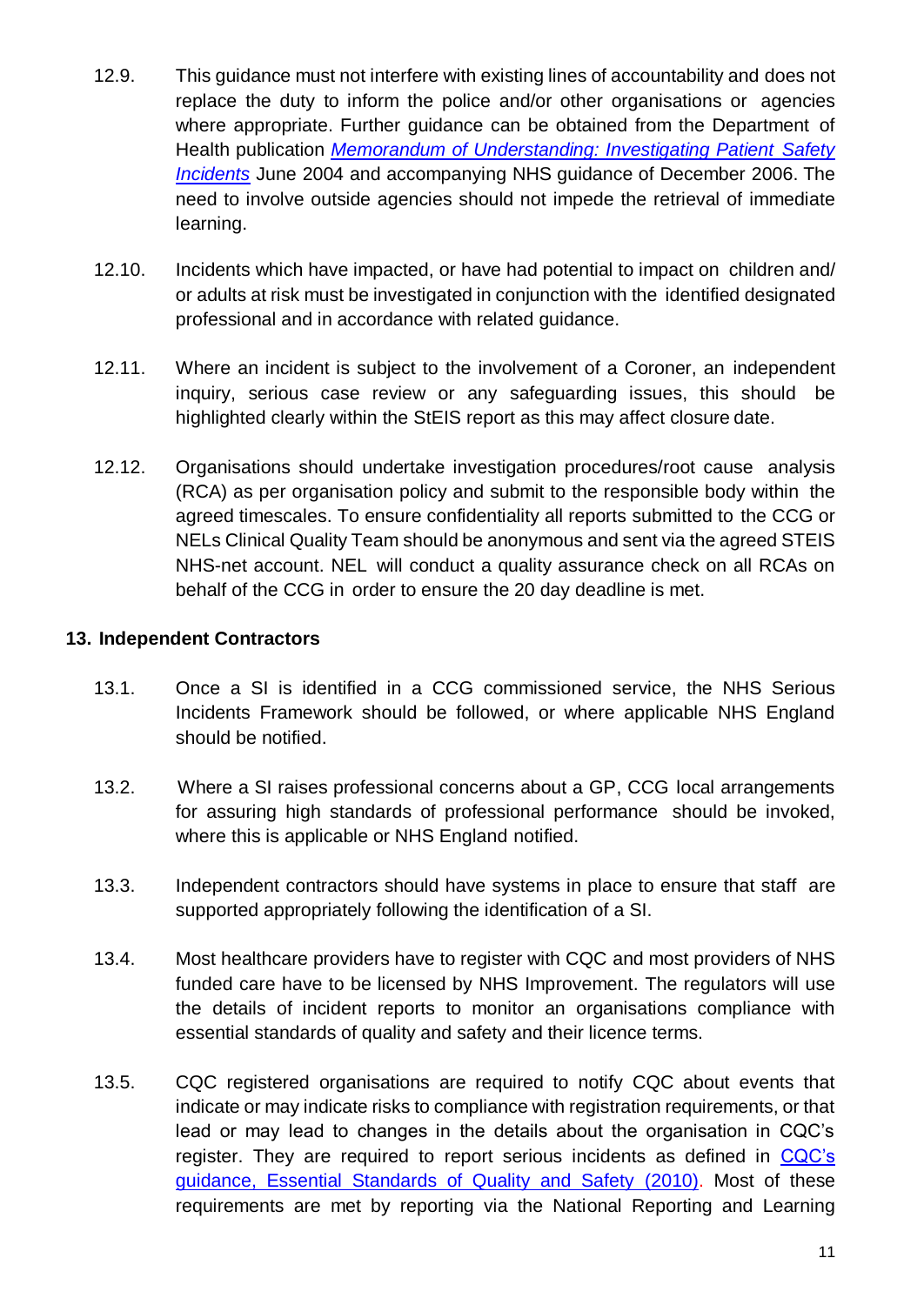System (NRLS), who will forward relevant information to CQC. The exception is for independent sector providers and primary medical service providers who must report serious incidents directly to CQC. They can also report to the NRLS.

### **14. NHS Providers**

- 14.1. Once a SI is identified, the Providers' Procedure for the Reporting and Management of SIs should be followed.
- 14.2. Providers should have systems in place to ensure that staff are supported appropriately following identification of a SI.

### **15. Independent Healthcare Sector Providers**

15.1. Once a SI is identified, the NHS SI or NE Frameworks should be followed.

### **16.CCG Serious Incidents**

16.1. Any internal incident meeting the SI criteria must be escalated to the CCGs' Quality Team for logging on StEIS using the form in **Appendix 4**. The investigation and subsequent production of a Root Cause Analysis (RCA) Report is the responsibility of the CCG, sign off and closure of the SI must be carried out by NHS England Sub Region office, however, the Quality Team will update StEIS prior to any request for closure.

### **17. Staff involved in Serious Incidents**

- 17.1. SIs can be distressing for those involved.
- 17.2. The appropriate manager should ensure that staff are supported at all stages of a SI with reference to CCG Human Resources (HR) policies.
- 17.3. The appropriate manager is responsible for ensuring that a de-briefing session occurs at an appropriate stage following a SI.
- 17.4. If, during the course of a SI investigation, it becomes apparent that a member of staff may be subject to a disciplinary hearing, appropriate advice and support should be taken via HR and the relevant policy followed.

### **18. Information for Education and Training Organisations**

18.1. In the event an incident involves a student or trainee, the relevant academic institution will be notified by the NHS Trust/CCG as appropriate.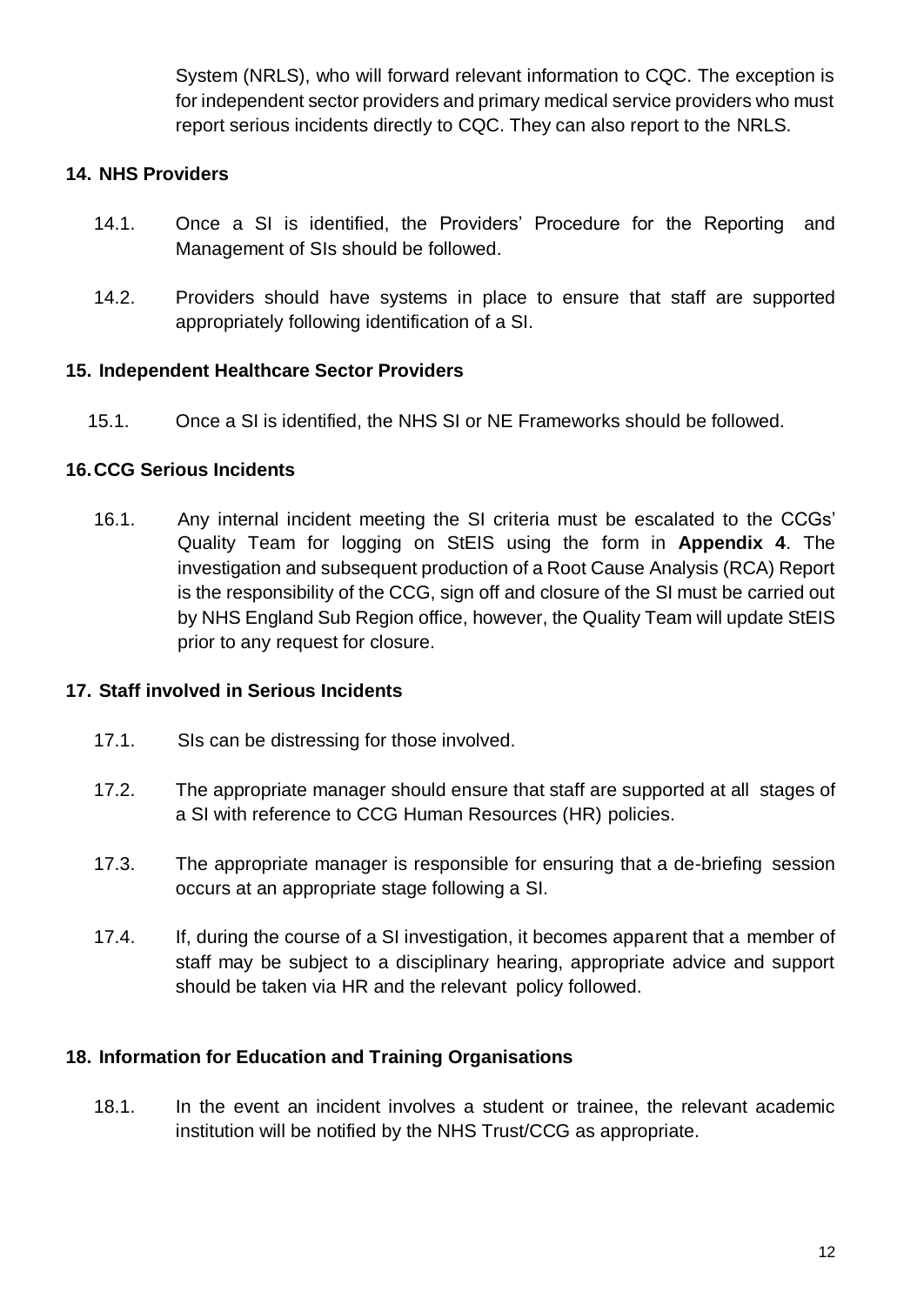18.2. Where a SI concerns the commissioning or provision of medical or dental education or training, or a medical or dental trainee or trainees, there will be appropriate communication between the CCGs and NHSE.

### **19. CCG Management & Closure of Serious Incidents**

- 19.1. There is greater emphasis on providers completing a 72 hour review/update. The aim is for an initial incident review to be undertaken by a clinician/manager with relevant expertise (but not directly involved in the delivery of care/service) which will:
	- Identify and provide assurance that any immediate action has been taken to ensure safety of patients/staff/public;
	- Assess the incident in more detail to clarify whether it does meet the reporting requirements of a SI;
	- Propose a proportionate level of investigation (this must be agreed with the commissioner)
	- This information should be updated on StEIS.
- 19.2. NEL is responsible for quality assuring the robustness of providers' serious incident investigations and the suggested action plan detailed within the final investigation report.
- 19.3. The CCG is responsible for evaluating investigations and gaining assurance that the processes and outcomes of investigations include identification and implementation of improvements that will prevent the recurrence of serious incidents.
- 19.4. In order to achieve this, the CCG has established the Joint SI Panels.

### **20. Information Governance Serious Incidents**

- 20.1. The General Data Protection Regulation (GDPR)/UK Data Protection Bill imposes legal obligations on controllers to comply with the requirement to report specific breaches to the Information Commissioner's Office (ICO) without undue delay and no later than 72 hours of becoming aware of such a breach, where the breach is likely to result in a risk to the rights and freedoms of individuals.
- 20.2. GDPR/UK Data Protection Bill requires that a controller informs individuals affected by a breach of their personal data of the breach without undue delay, where the breach is likely to result in a risk to the rights and freedoms of individuals.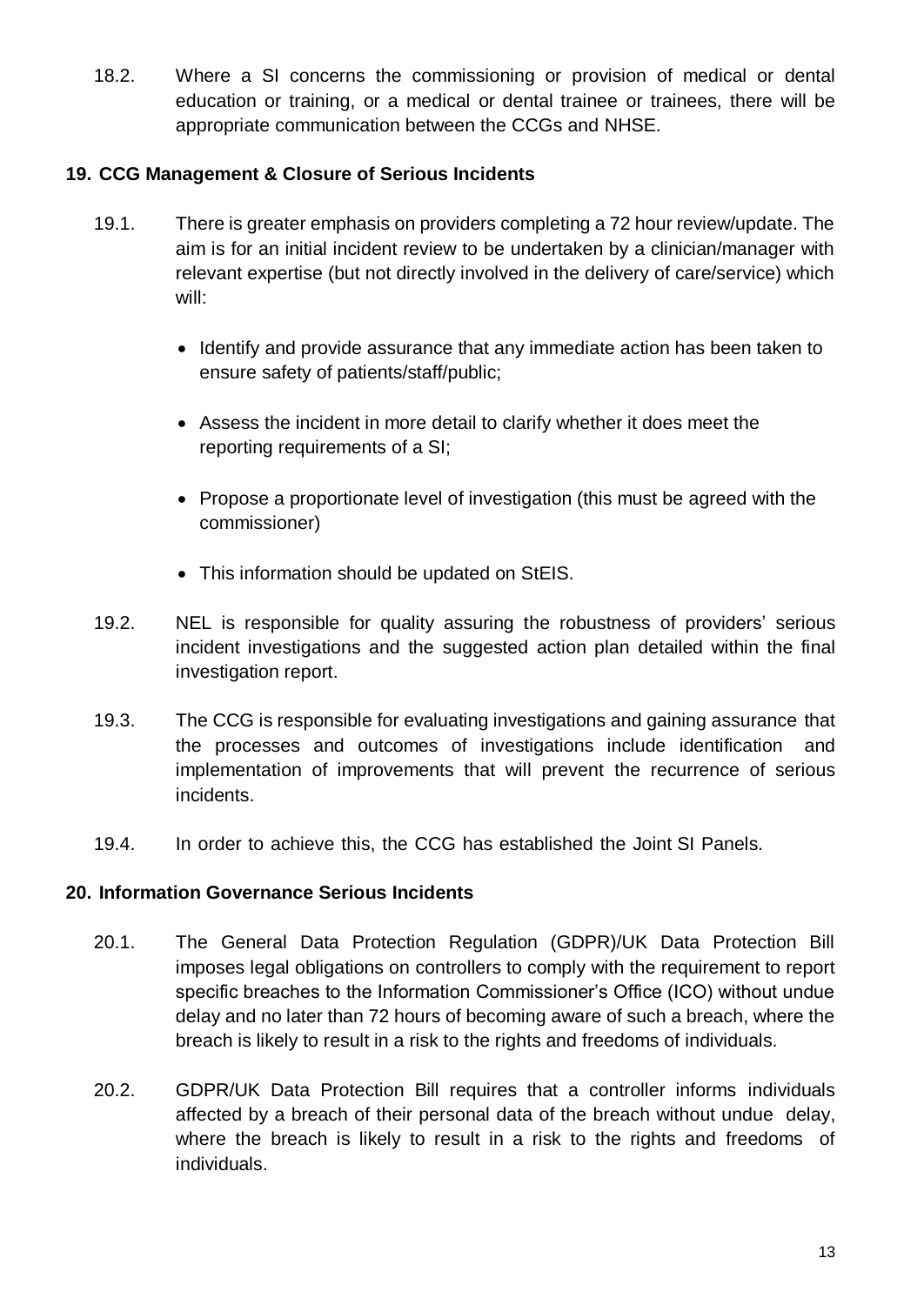20.3. Any IG incident which involves a high risk to the rights and freedoms of individuals is likely to be a SI and must be reported as per the NHS SI Framework.

### **21.Serious Incident Investigation Process**

21.1. The reporting organisation is responsible for ensuring that all SIs are investigated and documented. Investigations should follow the NPSA's best practice on conducting investigations using Root Cause Analysis (RCA) methodologies. The principles of RCA will be applied to all investigations, but the scale, scope and timescales of investigation will be appropriate to the incident. Advice, where required or identified, will be given to providers in the completion of RCAs by the NEL Patient Safety Team.

### **22. Level of Investigation**

22.1. There are three levels of investigation:-

**Level 1- concise; internal** - for less complex incidents manageable by individuals or a small group at local level;

**Level 2 - comprehensive**; internal - for complex issues manageable by a multidisciplinary team – it can involve experts/specialists and the provider can involve external members to add a level of scrutiny/objectivity;

### **Level 3 - independent – two types.**

The first is a provider–focussed investigation where the provider has been unable to carry out an effective/objective and timely investigation due to the complexity or involvement of other agencies and where significant systemic failures appear to have occurred. There may also be conflicts of interest identified. This investigation will normally be commissioned by the CCG and undertaken by individuals independent of the provider.

The second type is SIs that involve the examination of the roles of wider commissioning systems or configuration of services including multi-agency and multiple SIs. Any investigation will be independent of the directly involved commissioners and will usually be led by a regional or centrally led team identified by NHS England.

- 22.2. There are three levels of investigation: There are three levels of investigation:- The levels should be agreed between provider and commissioner within the first 72 hours following the reporting on StEIS. Commissioners may decide to undertake an independent investigation at any stage including following the outcome of a providers own internal investigation.
- 22.3. The level of investigation may need to be reviewed and can be changed as new information emerges-with the agreement of the commissioner/provider.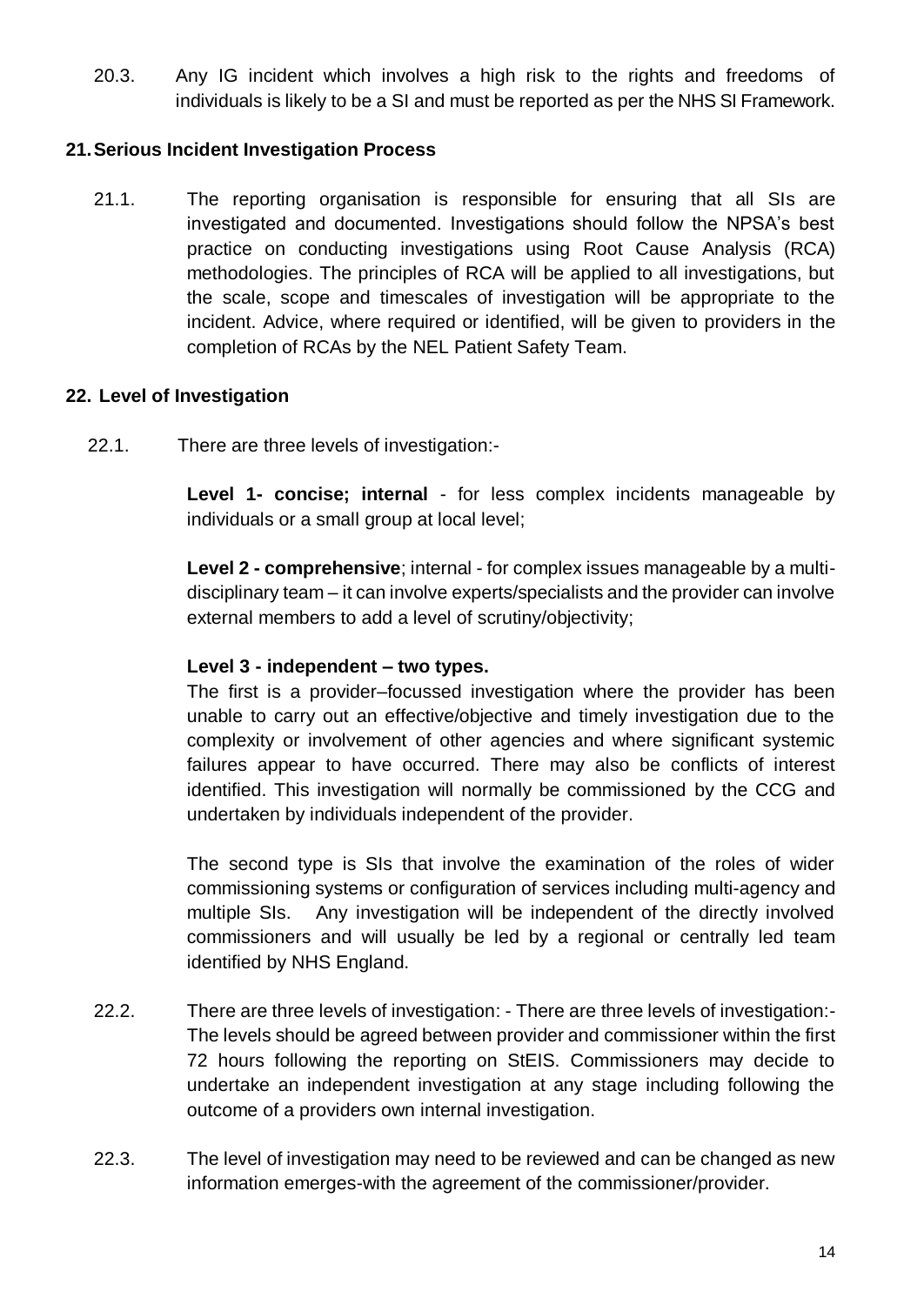### **23. Initial Reporting**

- 23.1. When an organisation identifies an incident which is assessed as meeting the definition of a SI, that organisation should report the incident via the StEIS within two working days of the SI being identified. Any delay in notifying the CCG/CSU should be explained.
- 23.2. Timescales The timescale of the investigation, including notification to NHS BHR CCGs, in normal circumstances will not exceed the 60 working day deadline (for Level 1 and 2 incidents. Level 3 external investigation may take up to 6 months), and should be completed within the terms of the agreed contract.
- 23.3. Extension Requests In view of the timescale nationally of 60 days for the completion and submission of the RCA, it is not expected that extensions will routinely be required. However, if the reporting organisation faces unavoidable delays in its investigation of a SI, then the NEL should be notified of the reason for the delay, the anticipated delay period and a new reporting timescale will be negotiated on a case by case basis but there must be compelling reasons for doing so e.g. where new information comes to light during the RCA process which requires further investigation. Agreement of the commissioner must be obtained before the expiry of the original deadline and any extension will be effective from the date on which the SI Report was originally due.
- 23.4. De-escalation If, at any stage during a SI investigation, it becomes apparent that the incident does not constitute a SI it can be de-escalated by formal notification, including reasons for de-escalation, and agreement with the CCG /NEL. At this point the SI will be removed from StEIS and the NEL database noted accordingly.

### **24. Action Plans**

24.1. Assurance will be sought by the CCGs that action plans resulting from a SI investigation are completed within appropriate timescales. Therefore evidence demonstrating that actions have been completed may be requested by the CCG/NEL as part of their quality schedule monitoring processes by the quality team during visits. Providers must reference in action plans how shared learning will be implemented both in the specialty involved and across the wider organisation.

### **25.Duty of Candour**

25.1. In October 2014, the Department of Health introduced regulations for the Duty of Candour (Health and Social Care Act 2008 (Regulated Activities) Regulations 2014) in response to recommendation 181 of the Francis Inquiry report into Mid Staffordshire NHS Foundation Trust. It requires providers to notify anyone who has been subject (or someone lawfully acting on their behalf, such as families and carers) to a 'notifiable incident' i.e. incident involving moderate or severe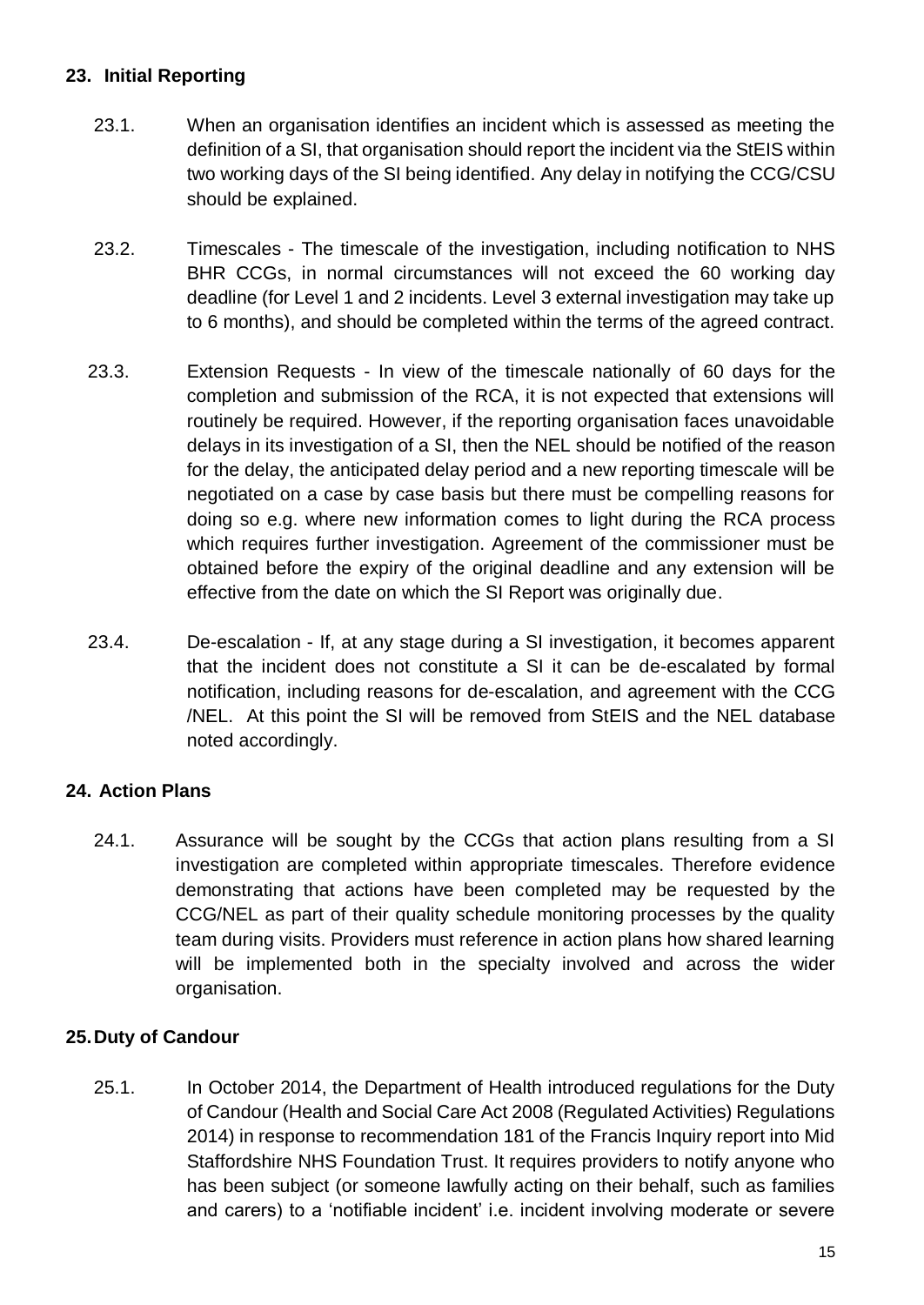harm or death. This notification must include an appropriate apology and information relating to the incident and should be given in person as soon as reasonably practicable (guidance states within 10 days of the incident being logged). This should be followed up with a written account and any further actions since the meeting. Failure to do so may lead to regulatory action by the CQC. This effectively applies to all SIs where a patient has suffered serious harm or death.

- 25.2. Moderate harm means a moderate increase in treatment such as an unplanned return to surgery, an unplanned re-admission, a prolonged episode of care, extra time in hospital or as an outpatient, cancelling of treatment, or transfer to another treatment area (such as intensive care).
- 25.3. Compliance with the Duty of Candour in cases below the SI threshold can be recorded on the provider's local incident reporting system. However, in all cases a written record should be kept of when and what was conveyed to the patient or their family/carer and by whom.
- 25.4. Importantly, these Regulations have, from 1st April 2015, been extended to all other healthcare providers registered with the Care Quality Commission. E.g. GPs, Nursing homes, independent providers.
- 25.5. The StEIS system has been updated to record compliance with the Duty of Candour and this should be completed by providers when logging a Serious Incident. Compliance should also be referenced in the RCA Report.

### **26. Stop the Clock**

- 26.1. It is acknowledged that whilst every effort should be made to ensure that all SI investigations are completed in a timely manner, in accordance with the National Framework, there are instances when this is impossible due to circumstances which are beyond the immediate control of the reporting organisation due to issues of primacy.
- 26.2. Where unavoidable delays are due to an external party, e.g. where the Police, HM Coroner or Judge has requested that any internal investigation is placed on hold as it may potentially prejudice any criminal investigation and subsequent proceedings. In such cases discussion between the organisation undertaking the investigation and the CCGs/NEL are required with the rationale for the request to stop the clock. It is the decision of the CCGs/NEL whether or not a SI meets the criteria for a 'stop the clock'. This rationale will be reported on StEIS.

In order to ensure robust governance the CCGs will regularly monitor/review Stop the Clock agreements. In cases where such delays are evident it is essential that a clear entry is made onto StEIS by the provider to explain the rationale for the delay.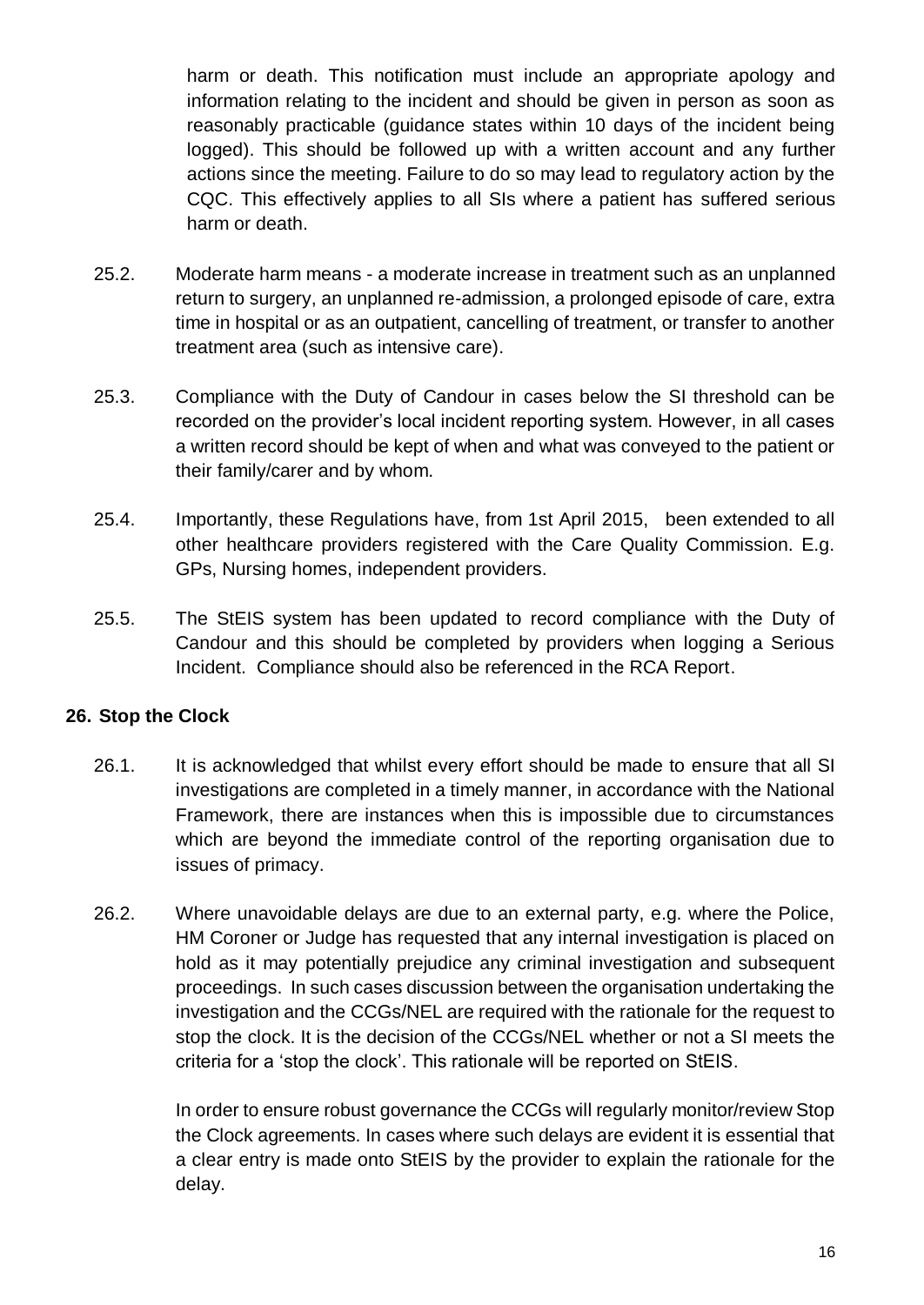#### **27.Process for restarting the clock**

In order to ensure that RCA investigations progress in a timely manner, once the outcome of the recorded delay is known e.g. outcome of court proceedings, post mortem findings, the provider and CCGs/NEL will discuss the removal of the clock-stop and agree a timeframe for completion of the RCA investigation. This date will then become the timeframe for closure of that incident and an entry made on StEIS by NEL. This timeframe whilst negotiated with the provider will be required to be a realistic yet prompt timeframe in order to ensure timely closure of the incident.

### **28. Fair Responsibility**

The CCGs are committed to a policy of 'fair responsibility'. In particular formal disciplinary procedures will only be invoked following an incident where:

- there are repeat occurrences involving the same person where their actions are considered to contribute towards the incident
- there has been a failure to report an incident in which a member of staff was either involved or about which they were aware (failure to comply with organisation's policy and procedure)
- in line with the organisation and/or professional regulatory body, the action causing the incident is removed from acceptable practice or standards, or where
- there is proven malice or intent

Fair responsibility means that the organisation:

- operates its incident reporting policy in a culture of openness and transparency which fulfils the requirements for integrated governance
- adopts a systematic approach to an incident when it is reported and does not rush to judge or 'blame' without understanding the facts surrounding it
- encourages incident reporting in the spirit of wanting to learn from things that go wrong and improve services as a result

### 28.1. **Support for staff and others**

When an incident is reported it can be a stressful time for anyone involved, whether they are members of staff, a patient directly involved or a witness to the incident. They all need to know that they are going to be treated fairly and that lessons will be learned and action taken to prevent the incident happening again.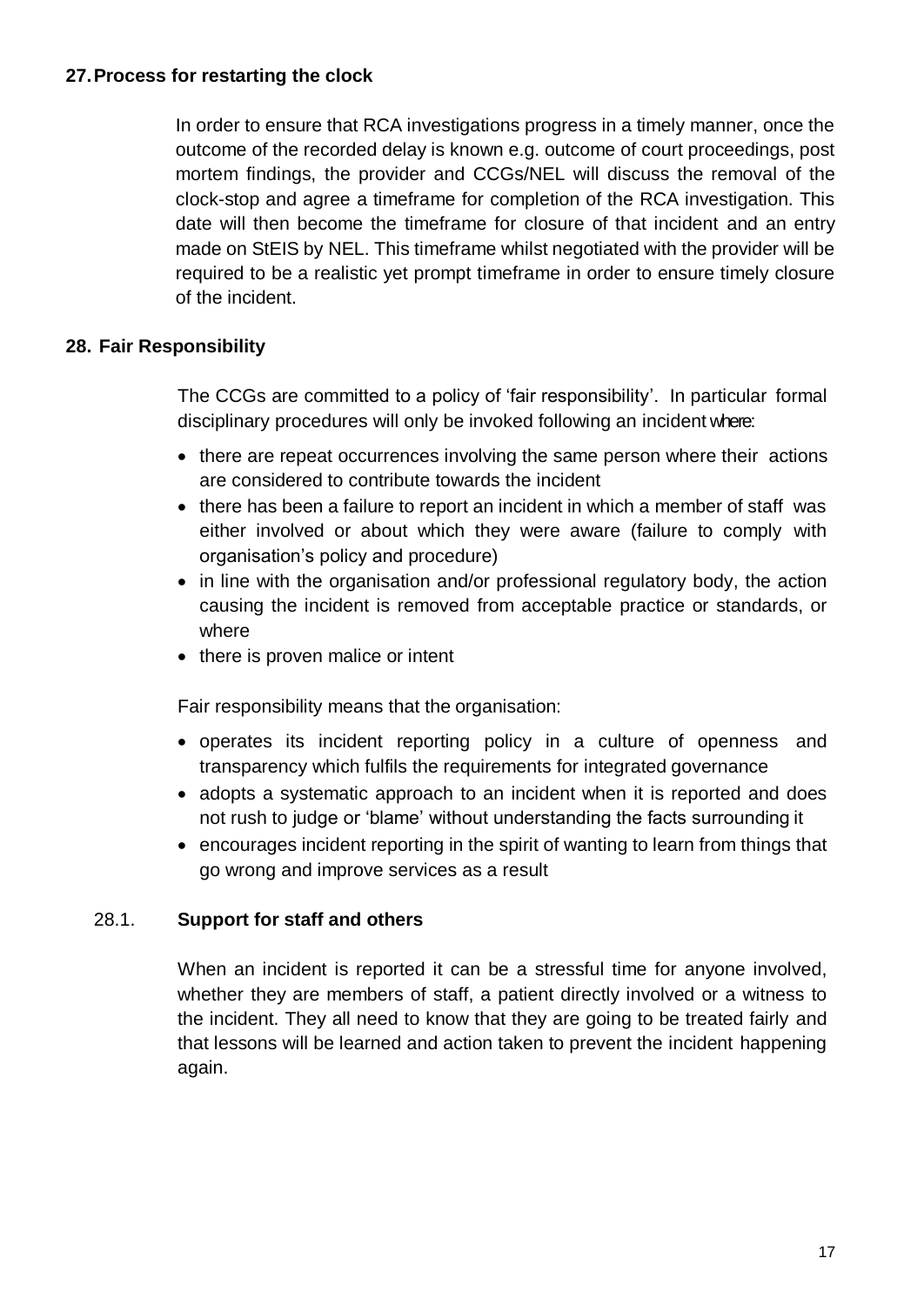#### **Appendix 1 Process of Notification of SCRs, SARs and DHRs through StEIS**

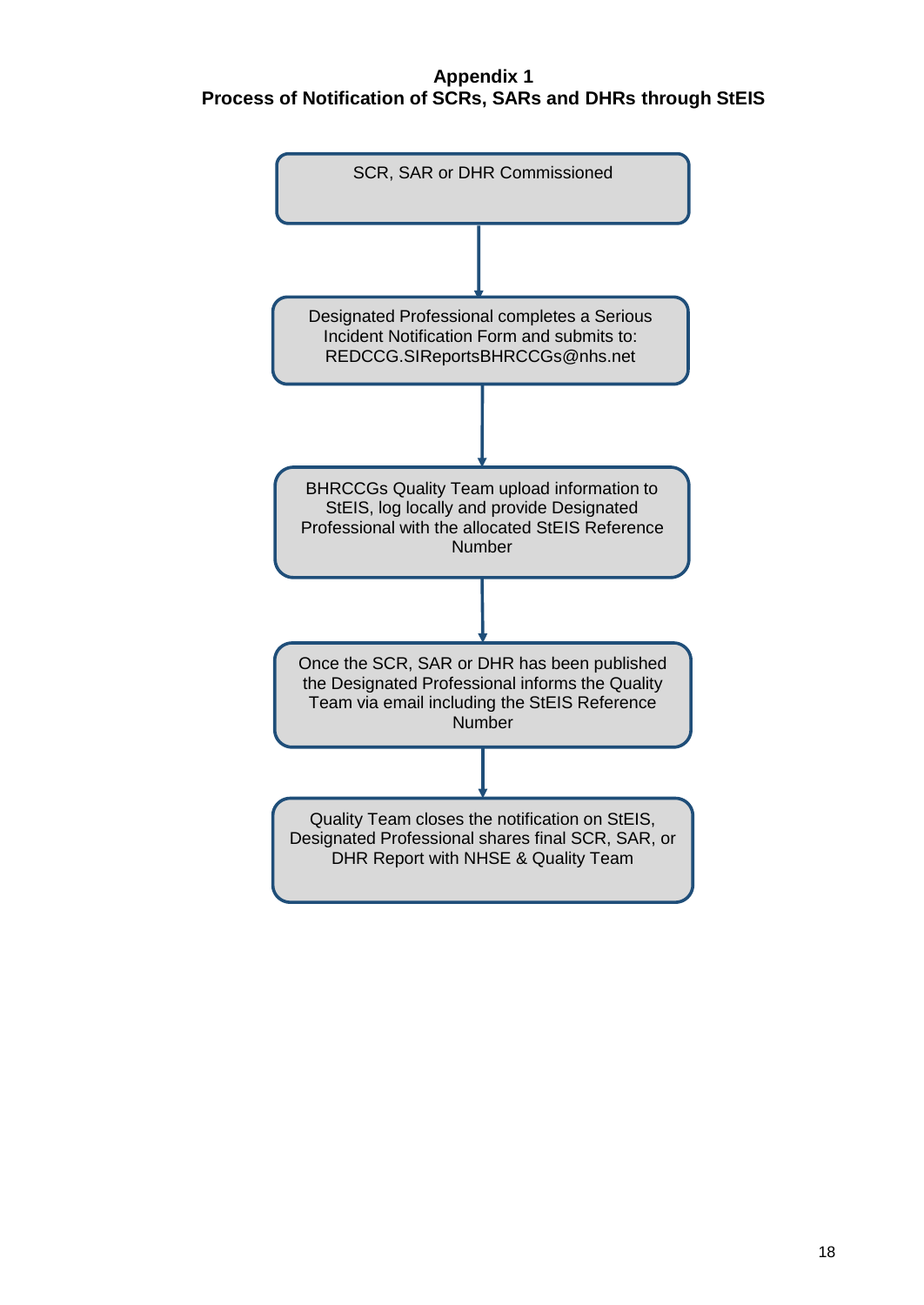**Appendix 2 Process of Reporting & Managing Screening Incidents**

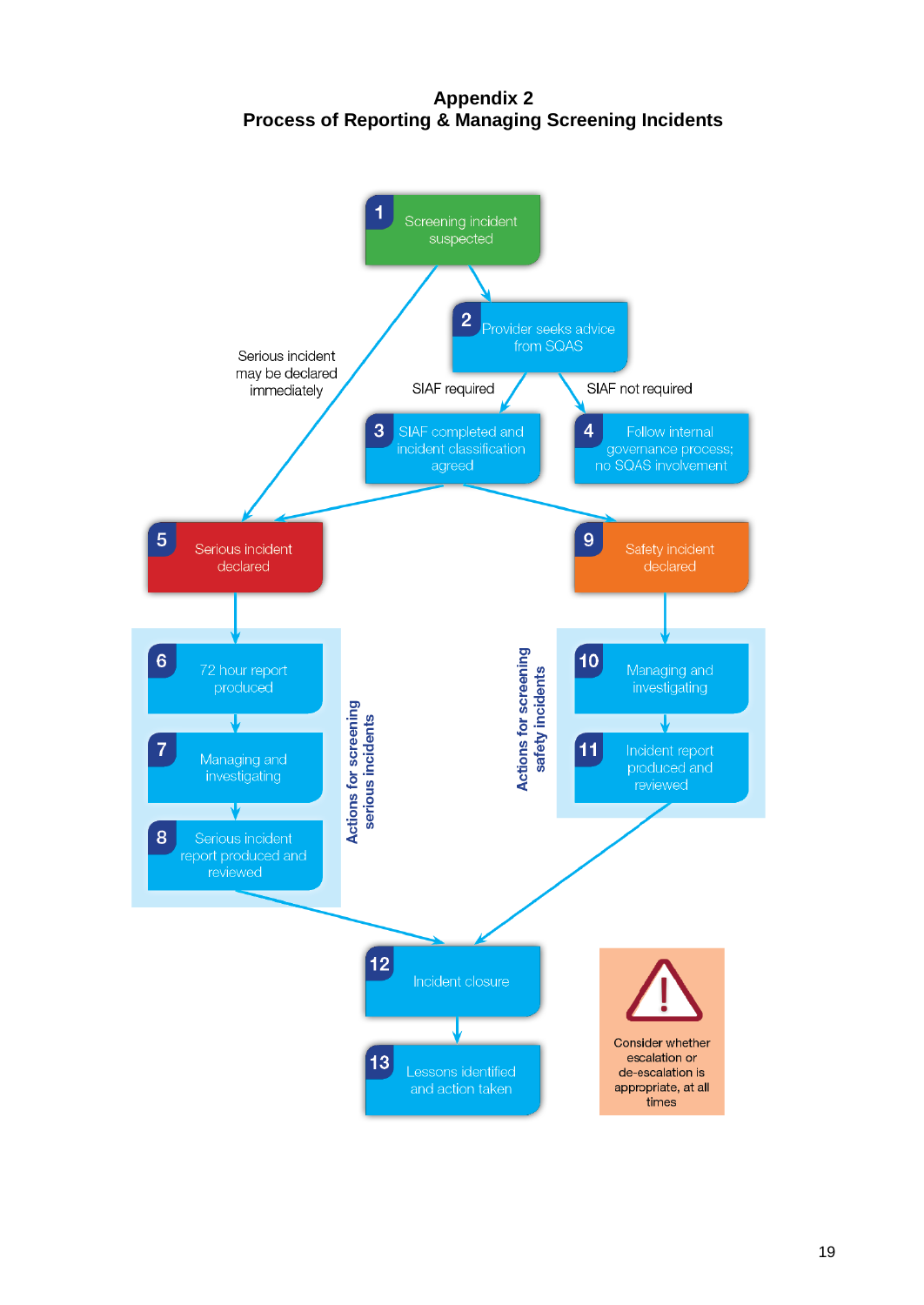#### **Appendix 3 Process of Reporting and Management of SIs from GP Surgeries and GP Federations**

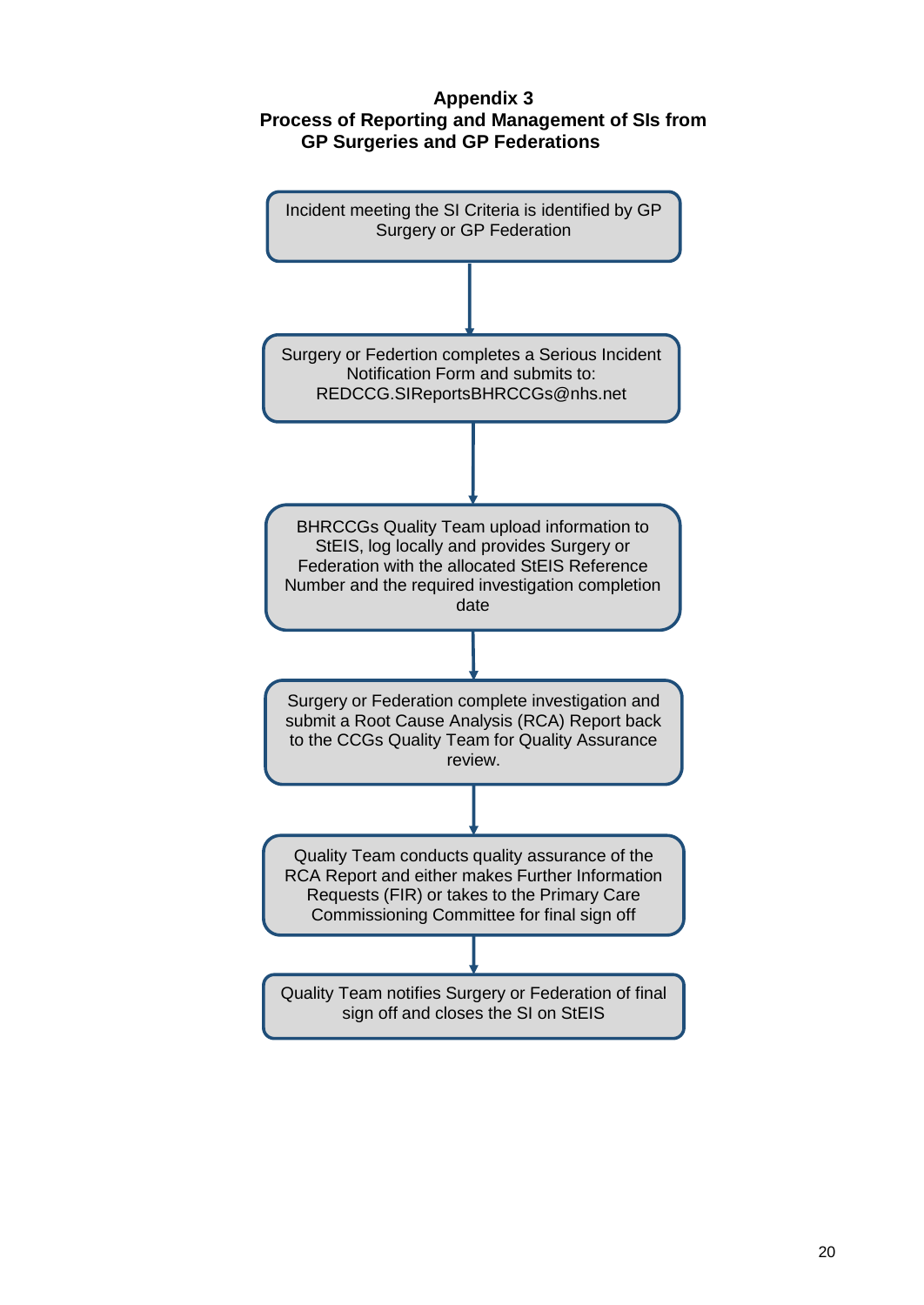# **Appendix 4 SI Reporting Document**

| <b>SERIOUS INCIDENT (SI) REPORTING DOCUMENT</b>  |                                       |                                                              |                                                            |
|--------------------------------------------------|---------------------------------------|--------------------------------------------------------------|------------------------------------------------------------|
|                                                  |                                       |                                                              |                                                            |
| <b>Surgery Name and</b><br><b>Practice Code:</b> |                                       | <b>StEIS No:</b>                                             | <b>LEAVE BLANK</b>                                         |
| <b>Region:</b>                                   | <b>LONDON</b>                         | <b>Status:</b>                                               | <b>LEAVE BLANK</b>                                         |
| CCG:                                             | Choose an item.                       | <b>CCG Lead for</b><br><b>Oversight of</b><br>Investigation: | <b>Head of Quality &amp;</b><br><b>Clinical Governance</b> |
| <b>BF/wd Date:</b>                               | <b>LEAVE BLANK</b>                    | Organisation<br><b>Leading the</b><br>investigation:         | <b>LEAVE BLANK</b>                                         |
|                                                  | <b>WHEN, WHERE &amp; YOUR DETAILS</b> |                                                              |                                                            |
|                                                  |                                       |                                                              |                                                            |
| <b>Date of Incident:</b>                         |                                       | Reporter<br>Name:                                            |                                                            |
| <b>Time if Incident:</b>                         |                                       | <b>Reporter Job</b><br>Title:                                |                                                            |
| <b>Site of Incident:</b>                         |                                       | <b>Reporter Tel,</b><br>No:                                  |                                                            |
| <b>Location of Incident:</b>                     | Choose an item.                       | <b>Reporter Email</b><br>(nhs.net):                          |                                                            |
| <b>Date Incident</b><br>Identified:              |                                       |                                                              |                                                            |
|                                                  |                                       |                                                              |                                                            |
| <b>WHO</b>                                       |                                       |                                                              |                                                            |
| <b>Care Sector:</b>                              | Choose an item.                       | <b>Type of</b><br><b>Patient at time</b><br>of incident:     | Choose an item.                                            |
| <b>Clinical Area:</b>                            | Choose an item.                       | <b>Gender:</b>                                               | Choose an item.                                            |
| <b>Date of Birth:</b>                            |                                       | <b>Ethnic Group:</b>                                         | Choose an item.                                            |
| <b>WHAT HAPPENED?</b>                            |                                       |                                                              |                                                            |
|                                                  |                                       |                                                              |                                                            |
| <b>Reason for Reporting:</b>                     | Choose an item.                       |                                                              |                                                            |
| <b>Type of Incident:</b>                         | Choose an item.                       |                                                              |                                                            |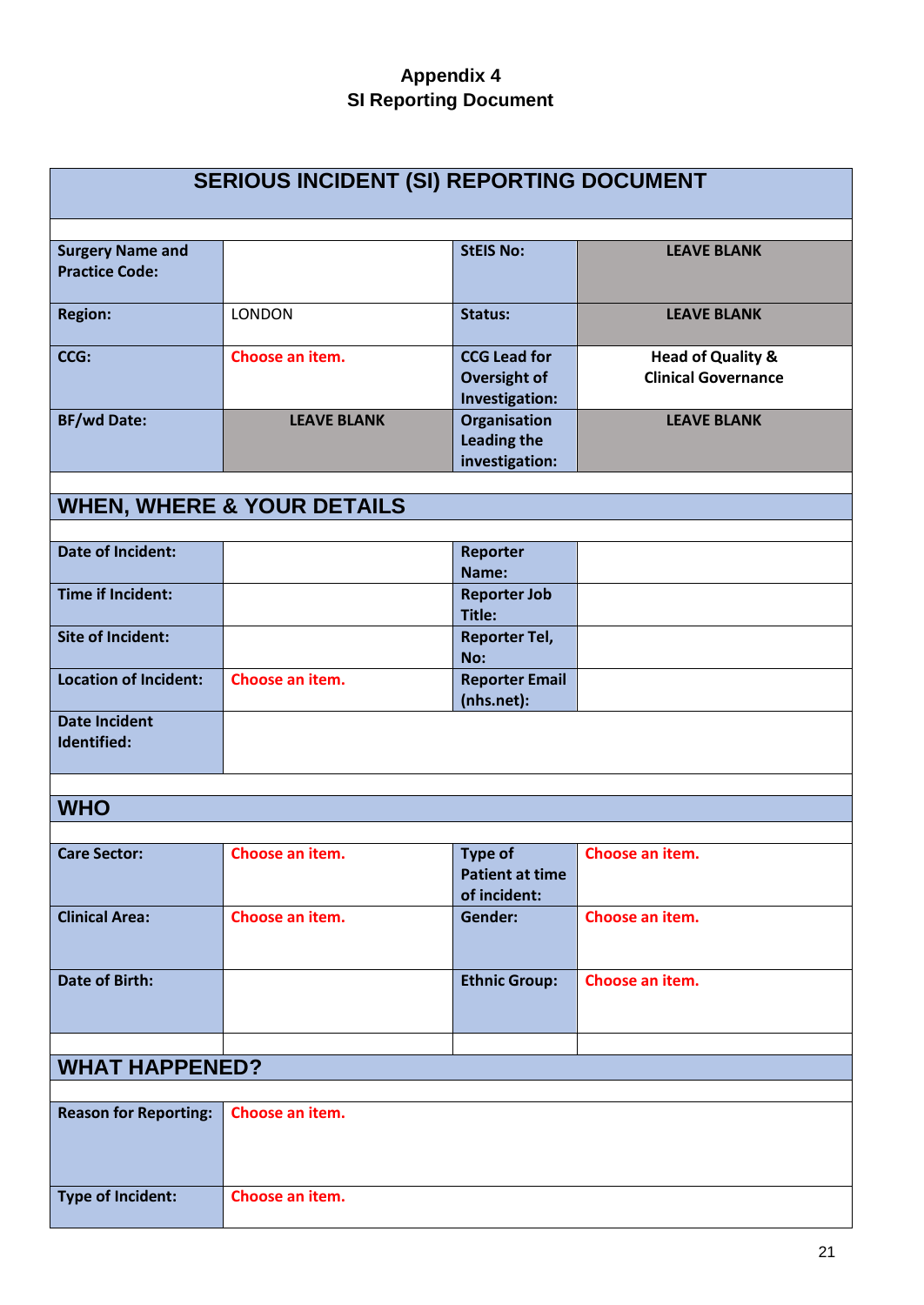| Where is patient at           | Choose an item.              | <b>Never Event:</b>                        | Choose an item.    |
|-------------------------------|------------------------------|--------------------------------------------|--------------------|
| time of reporting:            |                              |                                            |                    |
| <b>Internal Investigation</b> | <b>YES</b>                   | <b>Expected</b>                            |                    |
| <b>Required:</b>              |                              | <b>Completion</b>                          | <b>LEAVE BLANK</b> |
|                               |                              | Date:                                      |                    |
| <b>Description of what</b>    |                              |                                            |                    |
| happened:                     |                              |                                            |                    |
|                               |                              |                                            |                    |
|                               |                              |                                            |                    |
|                               |                              |                                            |                    |
|                               |                              |                                            |                    |
| <b>Immediate Actions</b>      |                              |                                            |                    |
| Taken:                        |                              |                                            |                    |
|                               |                              |                                            |                    |
| <b>Patient Family/Victim</b>  |                              | <b>Patient</b>                             |                    |
| <b>Family Informed:</b>       |                              | Informed:                                  |                    |
|                               |                              |                                            |                    |
| <b>Duty of Candour</b>        |                              |                                            |                    |
| Comments - include            |                              |                                            |                    |
| steps taken to involve        |                              |                                            |                    |
| and support those             |                              |                                            |                    |
| affected (including           |                              |                                            |                    |
| patient (s), victims,         |                              |                                            |                    |
| families, staff etc.          |                              |                                            |                    |
| <b>Media Interest:</b>        | Choose an item.              | Line being                                 |                    |
|                               |                              | taken by                                   |                    |
|                               |                              | Surgery:                                   |                    |
| <b>Externally</b>             | Choose an item.              | <b>Externally</b><br><b>Reportable to:</b> | Choose an item.    |
| <b>Reportable:</b>            |                              |                                            |                    |
| <b>Have Relevant</b>          | Choose an item.              | Date of                                    |                    |
| <b>Organisations Been</b>     |                              | <b>Notification:</b>                       |                    |
| <b>Notified:</b>              |                              |                                            |                    |
|                               |                              |                                            |                    |
| <b>SURGERY/CCG FILE</b>       |                              |                                            |                    |
|                               |                              |                                            |                    |
| <b>Surgery Lead:</b>          |                              | <b>Surgery Lead</b>                        |                    |
|                               |                              | <b>Tel No:</b>                             |                    |
| <b>CCG Lead:</b>              | <b>Head of Quality &amp;</b> | <b>CCG Lead Tel</b>                        | 020 3182 2951      |
|                               | <b>Clinical Governance</b>   | No:                                        |                    |
| <b>Date Internal</b>          |                              |                                            |                    |
| <b>Investigation Report</b>   |                              | <b>LEAVE BLANK</b>                         |                    |
| and Action Plan<br>Submitted: |                              |                                            |                    |
| <b>Has an Extension</b>       | <b>LEAVE BLANK</b>           | <b>State Reason</b>                        | <b>LEAVE BLANK</b> |
| <b>Been Agreed:</b>           |                              | for Extension:                             |                    |
| <b>Agreed Extension</b>       |                              | <b>LEAVE BLANK</b>                         |                    |
| Date:                         |                              |                                            |                    |
|                               |                              |                                            |                    |
|                               |                              |                                            |                    |
|                               |                              |                                            |                    |
| <b>KEY FINDINGS</b>           |                              |                                            |                    |
| Key Findings (i.e.            |                              |                                            |                    |
| fundamental root              |                              | <b>LEAVE BLANK</b>                         |                    |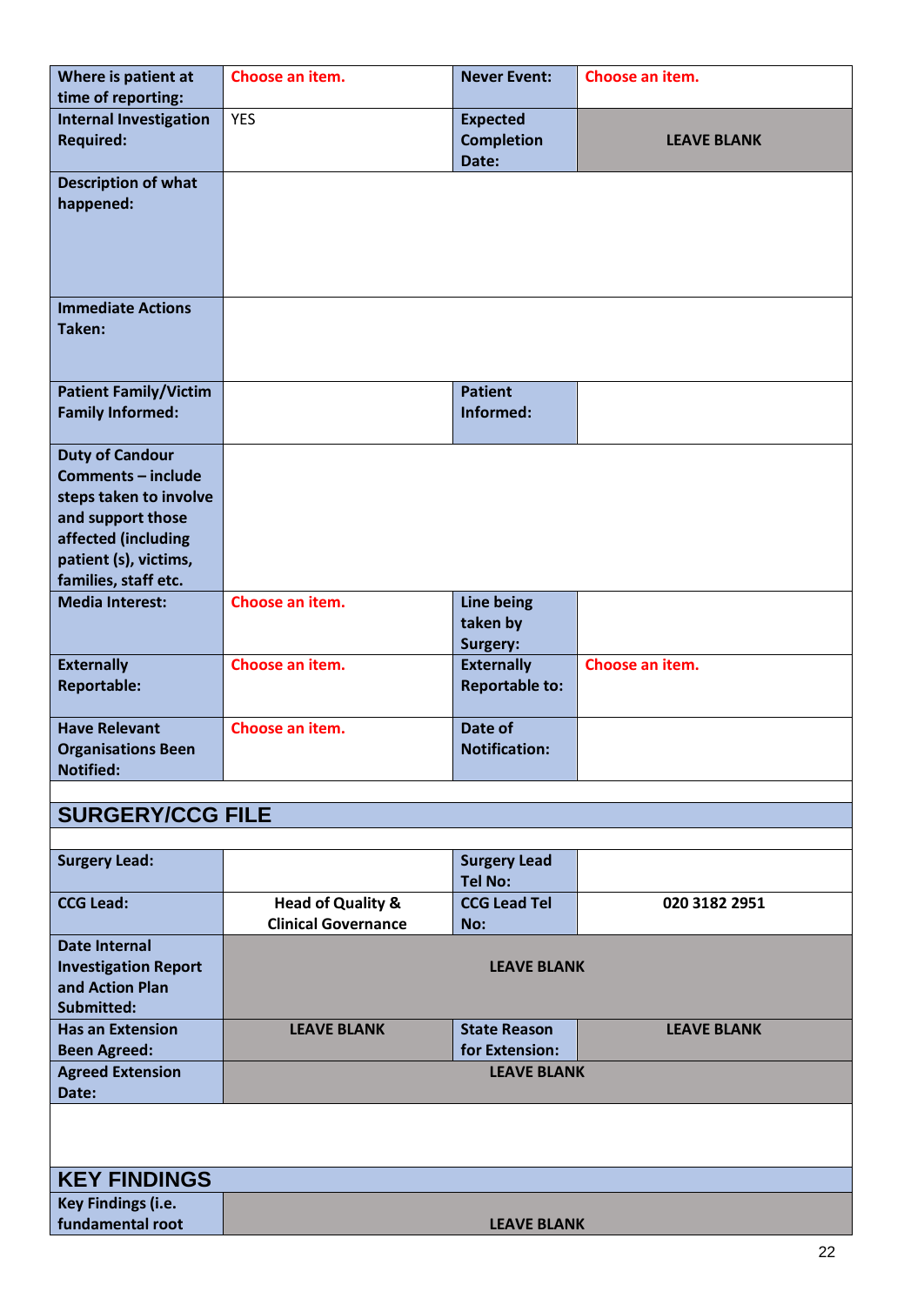| <b>LEAVE BLANK</b> |
|--------------------|
|                    |
|                    |
|                    |
|                    |